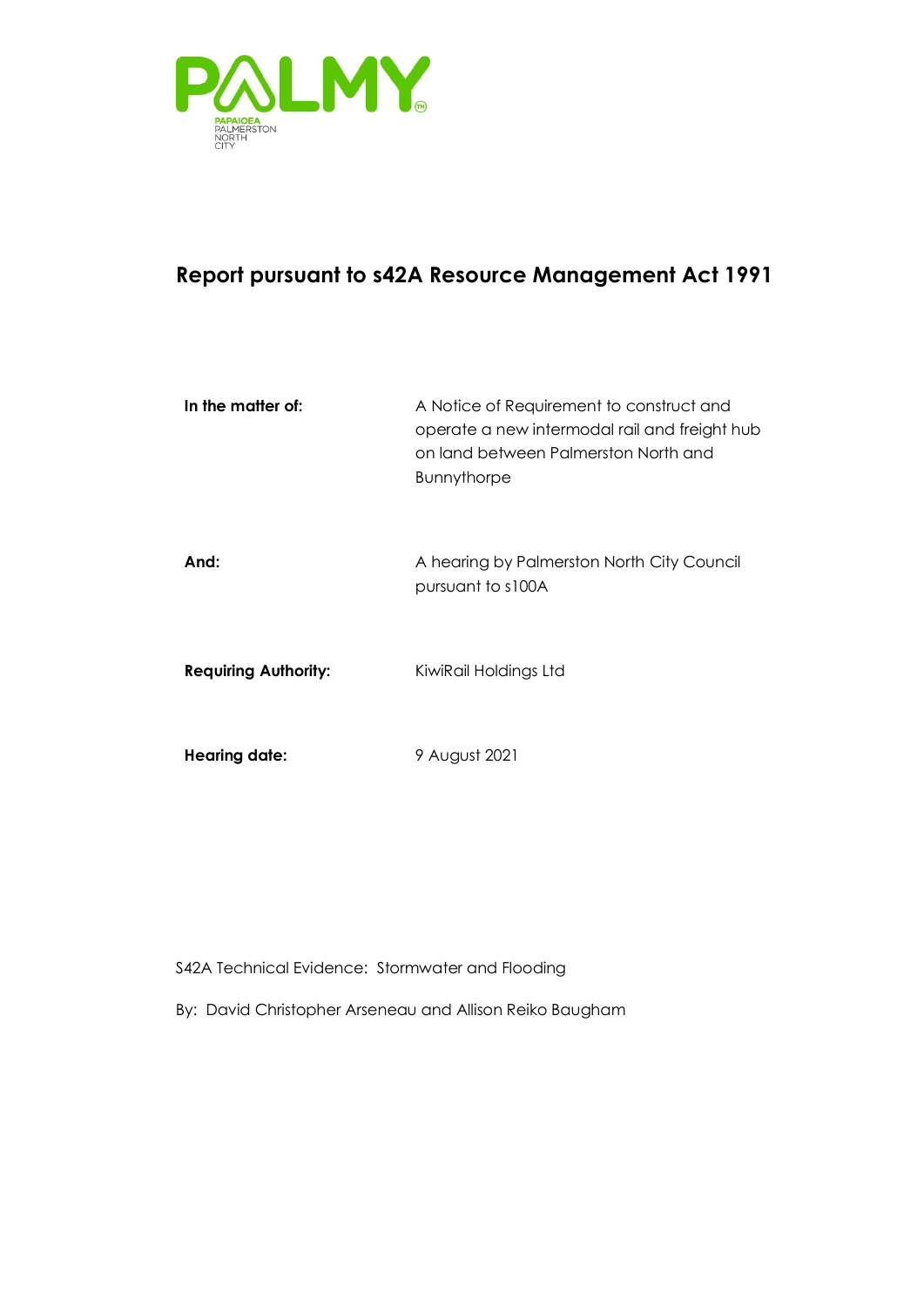# <span id="page-1-0"></span>**1 Executive Summary**

- 1. Our assessment of the Notice of Requirement in the context of stormwater management considers a range of matters, including the key issues with the designation, the relevant planning framework, an overview of the existing environment, an assessment of KiwiRail's investigations and findings, the likely effects of the designation, and the various submissions received that relate to stormwater topics.
- 2. The key issues from a stormwater and flooding perspective include the following:
	- a. flooding of upstream and downstream areas: the designation appears to adequately mitigate the potential for upstream and downstream flooding risk, with the exception of the impact of filling a portion of the 0.5% AEP flooded area of the Mangaone Stream; further details are expected at the consenting stage;
	- b. stream erosion: the technical analysis completed by the requiring authority concludes that stream erosion will not be a significant issue due to the modified nature of the existing streams, which we do not agree with; a more detailed erosion assessment is recommended to be provided at the consenting stage;
	- c. water quality impairment: the designation and supporting technical analysis completed by the requiring authority appear to adequately mitigate potential water quality impairment effects, but further details are expected at the consenting stage to confirm;
	- d. fish passage through the site: the designation and supporting technical analysis completed by the requiring authority have provided accommodation for fish passage through the site, but we have some concerns on the feasibility and effectiveness of these measures; further details are expected at the consenting stage to confirm;
	- e. impacts to aquatic habitats resulting from stormwater quantity or quality effects: the designation and supporting technical analysis completed by the requiring authority appear to adequately mitigate the potential for aquatic habitat impacts related to stormwater; further details are expected at the consenting stage to confirm.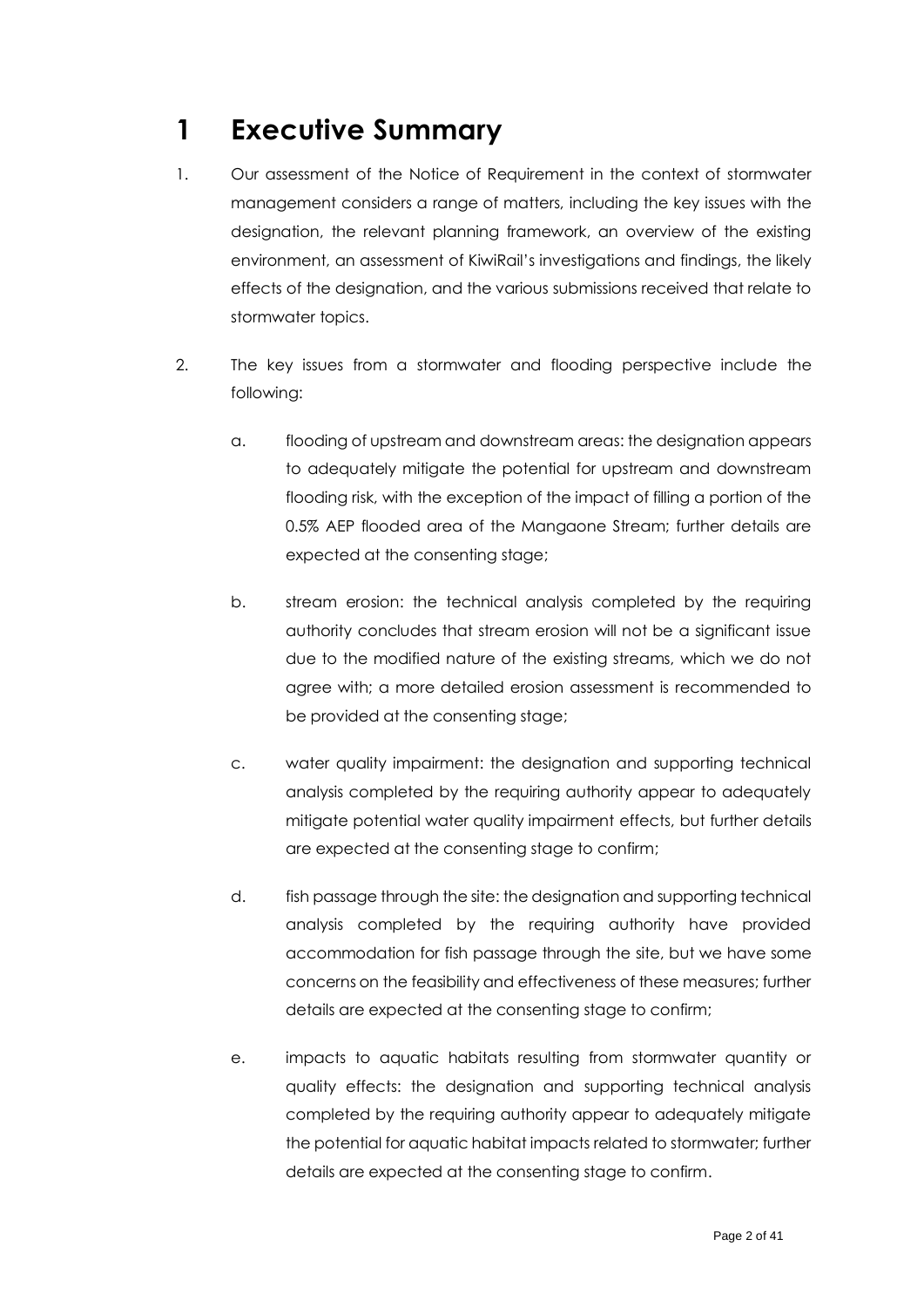- 3. We are of the opinion that the Notice of Requirement is generally in alignment with the relevant planning framework, although we feel that insufficient information has been provided to conclusively assess the potential for downstream erosion, the potential impact of site fill within the 0.5% AEP flooded area of the Mangaone Stream, and the effectiveness of the proposed fish passage mitigation measures. However, the planning framework comprehensively addresses potential effects related to stormwater discharges, providing an effective means to regulate the development of the Freight Hub site to mitigate effects.
- 4. We generally agree with KiwiRail's characterisation of the existing environment at the designation site, as well as their data collection and assessment techniques, both in terms of the Multi Criteria Analysis in site selection and the subsequent stormwater flooding assessment methodology of the designation site.
- 5. The adequacy of KiwiRail's investigations and interpretation of the findings of those investigations, as evidenced through the original Notice of Requirement and subsequent section 92 response. In general, we have found the investigations and findings adequate and appropriate for the purpose of the Notice of Requirement, but note that uncertainty remains on several key issues including downstream erosion effects, feasibility and effectiveness of fish passage measures through the proposed long culverts, and impacts on the flooded area of the Mangaone Stream (issues which are considered unlikely to impact the designation area).
- 6. The likely key effects (positive and adverse) on the environment of confirming the Notice of Requirement, along with the appropriateness of proposed mitigation measures or monitoring. In general, we agree with the characterisation of key effects and appropriateness of proposed mitigation, with the understanding that comprehensive detailed design is required to achieve full confidence on the adequacy of proposed stormwater mitigation.
- 7. Submissions relating to stormwater and flooding. In general, we believe that the concerns raised in the submissions can be adequately addressed during detailed design and do not affect the Notice of Requirement. However, we have flagged that certain issues should be further investigated by PNCC independent of the Notice of Requirement.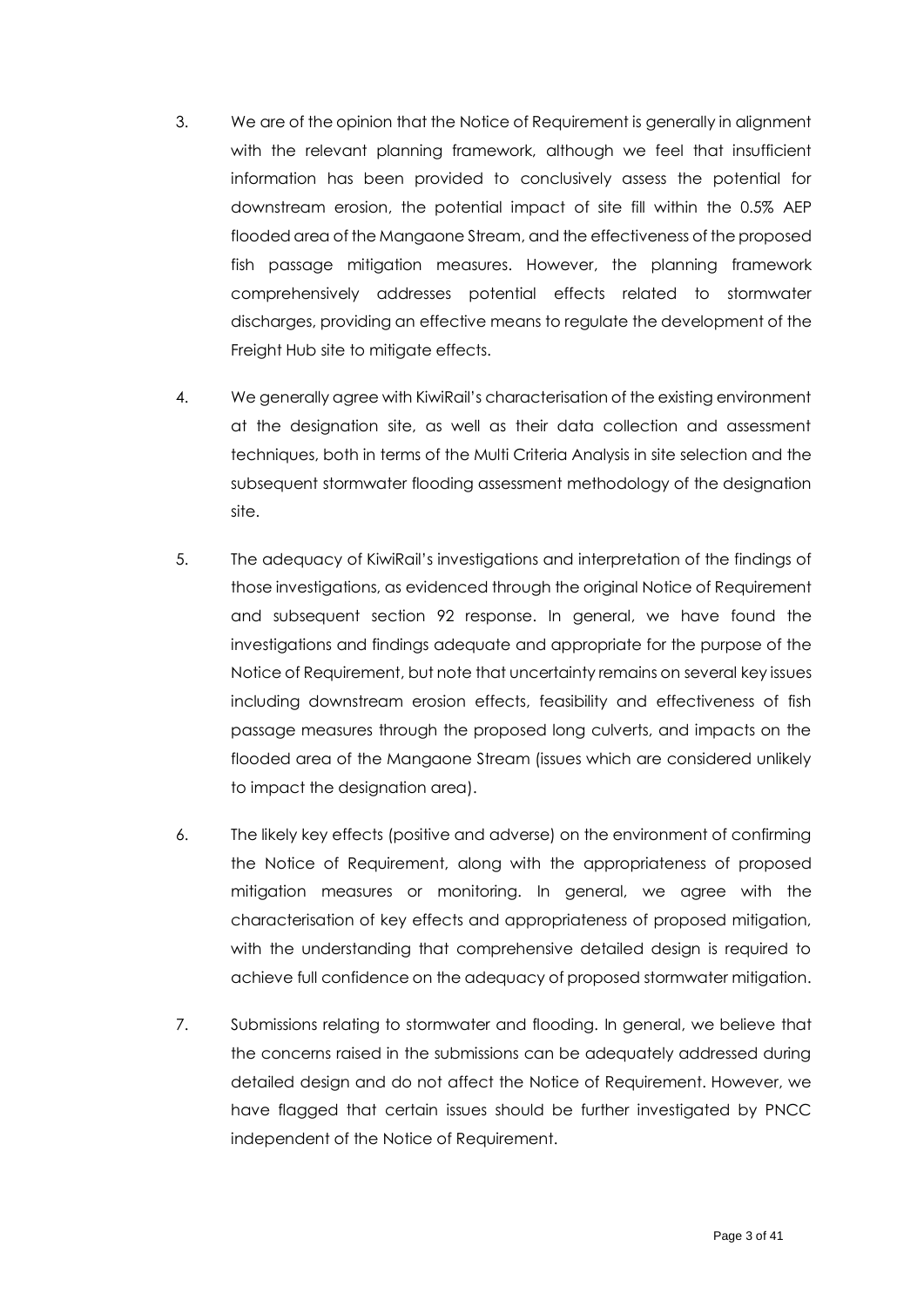8. We consider it critical to the successful outcome of the Notice of Requirement that the Stormwater Management Framework as outlined in Appendix B of Technical Report G – Stormwater Flooding Assessment be included in the Notice of Requirement conditions for future submission by KiwiRail at the earliest opportunity for review by the territorial authority and Horizons Regional Council.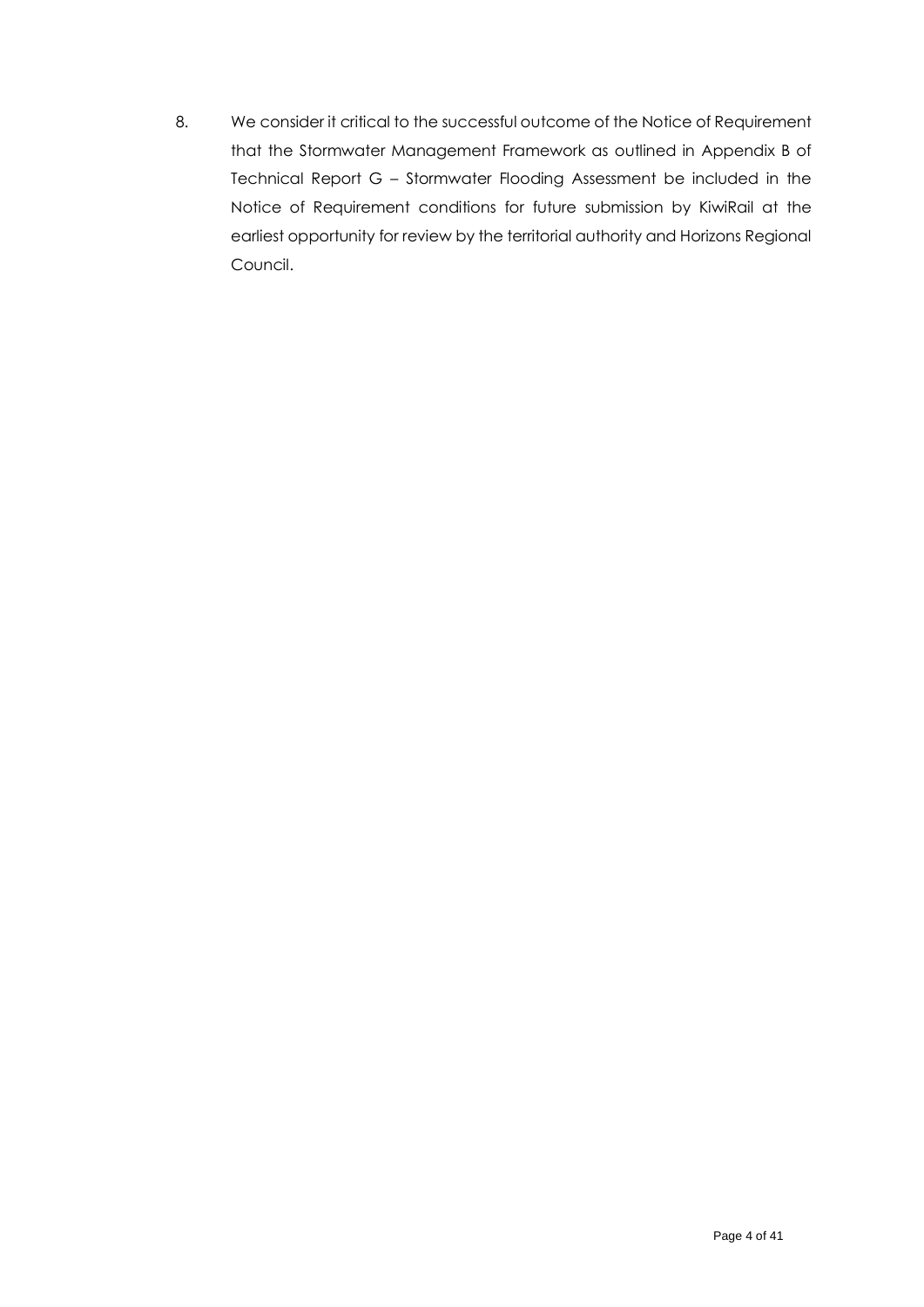# **Contents**

| $\mathbf{1}$          | <b>EXECUTIVE SUMMARY</b>                                                                             | $\mathbf 2$             |
|-----------------------|------------------------------------------------------------------------------------------------------|-------------------------|
| $\mathbf 2$           | <b>INTRODUCTION</b>                                                                                  | 7                       |
| 2.1                   | Author #1 - David Arseneau                                                                           | $\overline{\mathbf{z}}$ |
| 2.2                   | Author #2 - Reiko Baugham                                                                            | $\overline{\mathbf{z}}$ |
| 2.3                   | <b>Expert Witnesses - Code of Conduct</b>                                                            | 8                       |
| 3                     | <b>BACKGROUND AND SCOPE OF EVIDENCE</b>                                                              | 9                       |
| 3.1                   | <b>Background</b>                                                                                    | 9                       |
| 3.2                   | Scope of evidence                                                                                    | 10                      |
| 3.3                   | <b>Reports and material considered</b>                                                               | 10                      |
| 3.4                   | Site visit                                                                                           | 11                      |
| 3.5<br>3.5.1<br>3.5.2 | The Statutory and Planning Framework<br>District Plan: Industrial Zone<br>District Plan: Subdivision | 11<br>12<br>14          |
| 3.5.3<br>3.5.4        | District Plan: Rural Zone<br>District Plan: Natural Hazards                                          | 15<br>15                |
| 3.5.5                 | Horizons Regional Council One Plan                                                                   | 16                      |
| 3.5.6                 | National Policy Statement for Freshwater Management 2020                                             | 18                      |
| 3.5.7                 | Resource Management (National Environmental Standards for Freshwater)<br>Regulations 2020            | 20                      |
| 4                     | <b>EXISTING ENVIRONMENT</b>                                                                          | 20                      |
| 5                     | <b>DATA COLLECTION AND ASSESSMENT TECHNIQUES</b>                                                     | 21                      |
| 5.1                   | Multi Criteria Analysis and Decision Conferencing                                                    | 21                      |
| 5.2                   | <b>NoR Stormwater Flooding Assessment</b>                                                            | 22                      |
| 6                     | <b>EFFECTS OF THE NOR</b>                                                                            | 22                      |
| 6.1                   | <b>Construction Phase Effects</b>                                                                    | 22                      |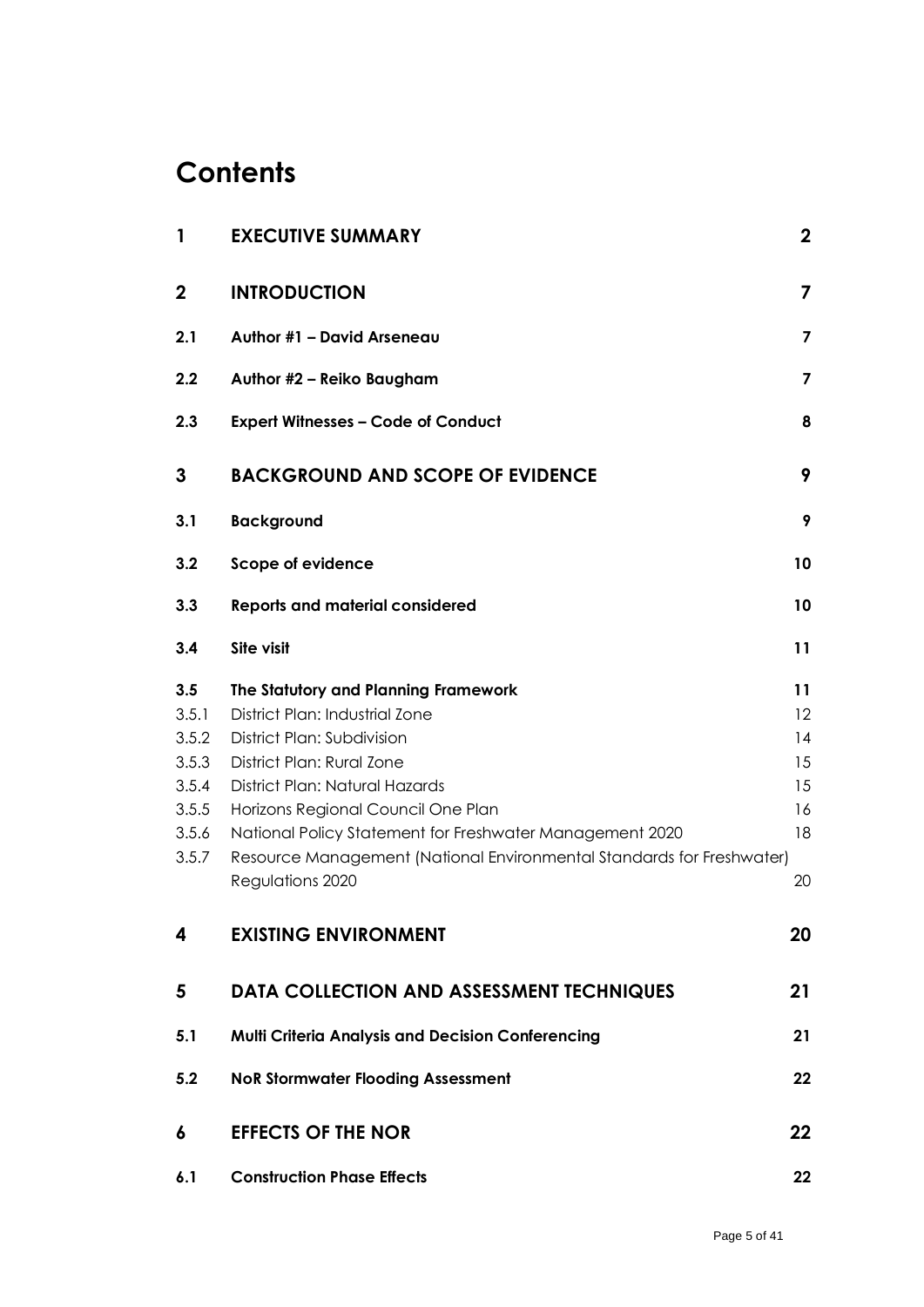| 6.2 | <b>Operational Phase Effects</b>                                                                 | 23 |
|-----|--------------------------------------------------------------------------------------------------|----|
| 6.3 | Consideration of alternative sites, routes or methods                                            | 26 |
| 7   | <b>MITIGATION OF EFFECTS</b>                                                                     | 27 |
| 7.1 | <b>Mitigation of Construction Phase Effects</b>                                                  | 27 |
| 7.2 | <b>Mitigation of Operational Phase Effects</b>                                                   | 28 |
| 7.3 | <b>Mitigation of Ecology and Landscape Effects</b>                                               | 31 |
| 8   | SUMMARY OF NOR EFFECTS AND MITIGATION ASSESSMENT<br><b>AGAINST STATUTORY FRAMEWORK</b>           | 32 |
| 8.1 | <b>Palmerston North City Council District Plan</b>                                               | 32 |
| 8.2 | <b>Horizons Regional Council One Plan</b>                                                        | 33 |
| 8.3 | <b>National Policy Statement for Freshwater Management 2020</b>                                  | 33 |
| 8.4 | Resource Management (National Environmental Standards for Freshwater)<br><b>Regulations 2020</b> | 35 |
| 9   | <b>REVIEW OF SUBMISSIONS</b>                                                                     | 36 |
| 9.1 | <b>Stormwater and flooding effects</b>                                                           | 36 |
| 9.2 | <b>Environmental effects</b>                                                                     | 38 |
| 9.3 | <b>Effects of hazardous substances</b>                                                           | 39 |
| 10  | <b>DRAFT REQUIREMENT CONDITIONS</b>                                                              | 39 |
| 11  | <b>CONCLUSIONS</b>                                                                               | 41 |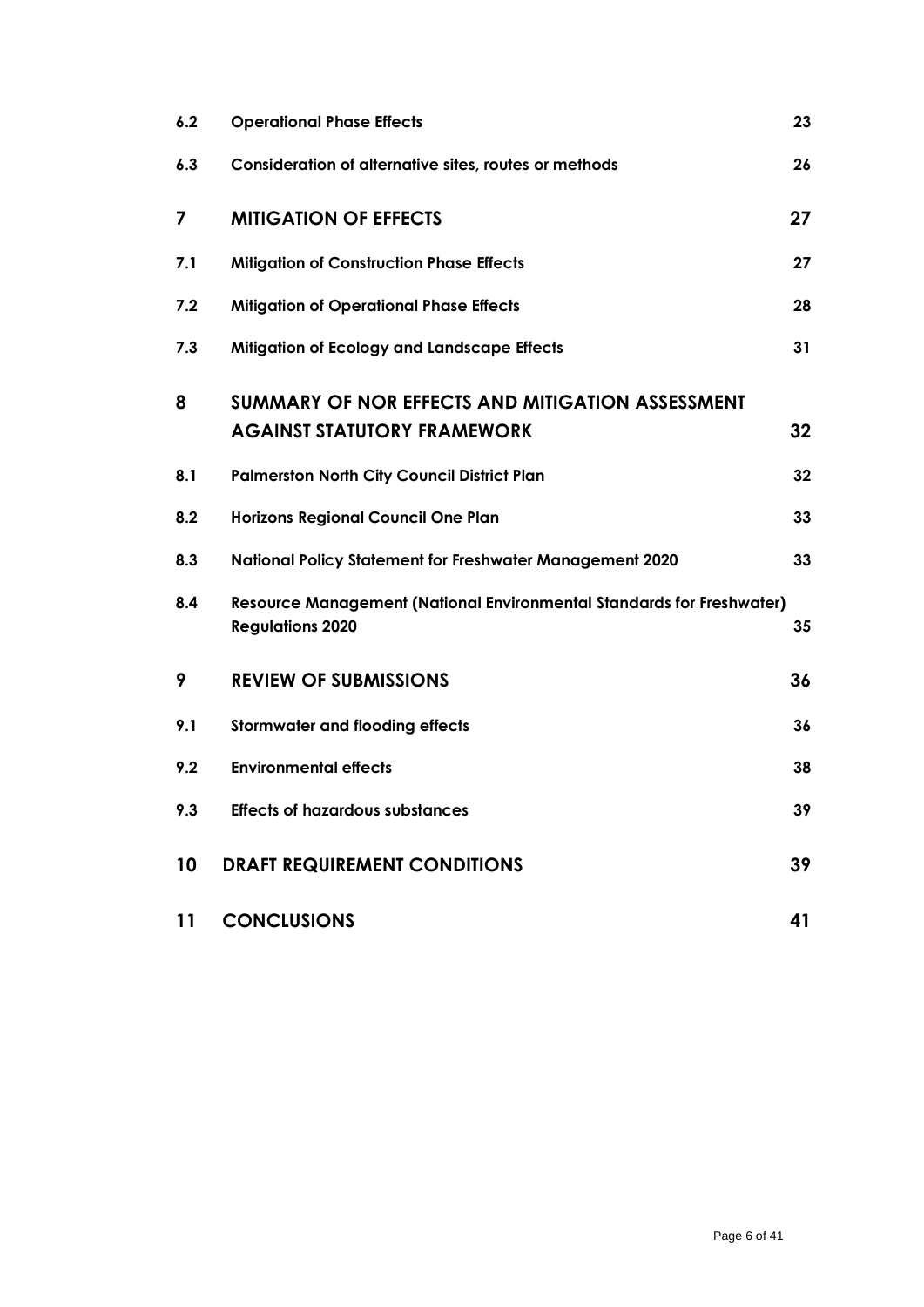## <span id="page-6-0"></span>**2 Introduction**

#### <span id="page-6-1"></span>**2.1 Author #1 – David Arseneau**

- 9. My full name is David Christopher Arseneau. I hold a degree in Civil Engineering with a specialisation in Water Resources from the University of Waterloo (Canada), obtained in 2008, and a Master of Engineering in Public Policy degree from McMaster University (Canada), obtained in 2011. I am a licensed Professional Engineer (P.Eng.) in the Canadian province of Ontario (since 2011).
- 10. I am a Senior Water Engineer, with 13 years of experience in stormwater management, flood assessment and mitigation, erosion and sediment control, and the restoration of natural streams.
- 11. I have been a practicing water resources engineer since 2008 and have been working in New Zealand since August 2019. I have experience in the analysis, design and construction of a variety of water resources infrastructure in Canada, including stormwater management systems/facilities, drainage improvements, flood risk assessments and river engineering works. In New Zealand I have undertaken development of stormwater management plans for large residential developments in the Palmerston North area, such as the Aokautere and Kākātangiata growth areas (approximately 250 ha and 690 ha in size, respectively), and have worked with Palmerston North City Council on numerous smaller subdivision reviews and stormwater management plans throughout the City. I have also undertaken design of stormwater attenuation facilities for local Councils, fish passage assessments in urban streams, and coordination of stopbank upgrades for flood protection in Gisborne.
- 12. I have prepared this evidence on behalf of the territorial authority, Palmerston North City Council, in relation to the Notice of Requirement ("**NoR**") for the KiwiRail Regional Freight Hub ("**the Freight Hub**") lodged by KiwiRail Holdings Ltd ("**KiwiRail**"). My evidence accompanies the planning report being prepared by the determining authority under section 42A of the Resource Management Act 1991 (the "**Act**").

#### <span id="page-6-2"></span>**2.2 Author #2 – Reiko Baugham**

13. My full name is Allison Reiko Baugham. I hold a dual degree in Civil Engineering and Engineering & Public Policy from Carnegie Mellon University (USA)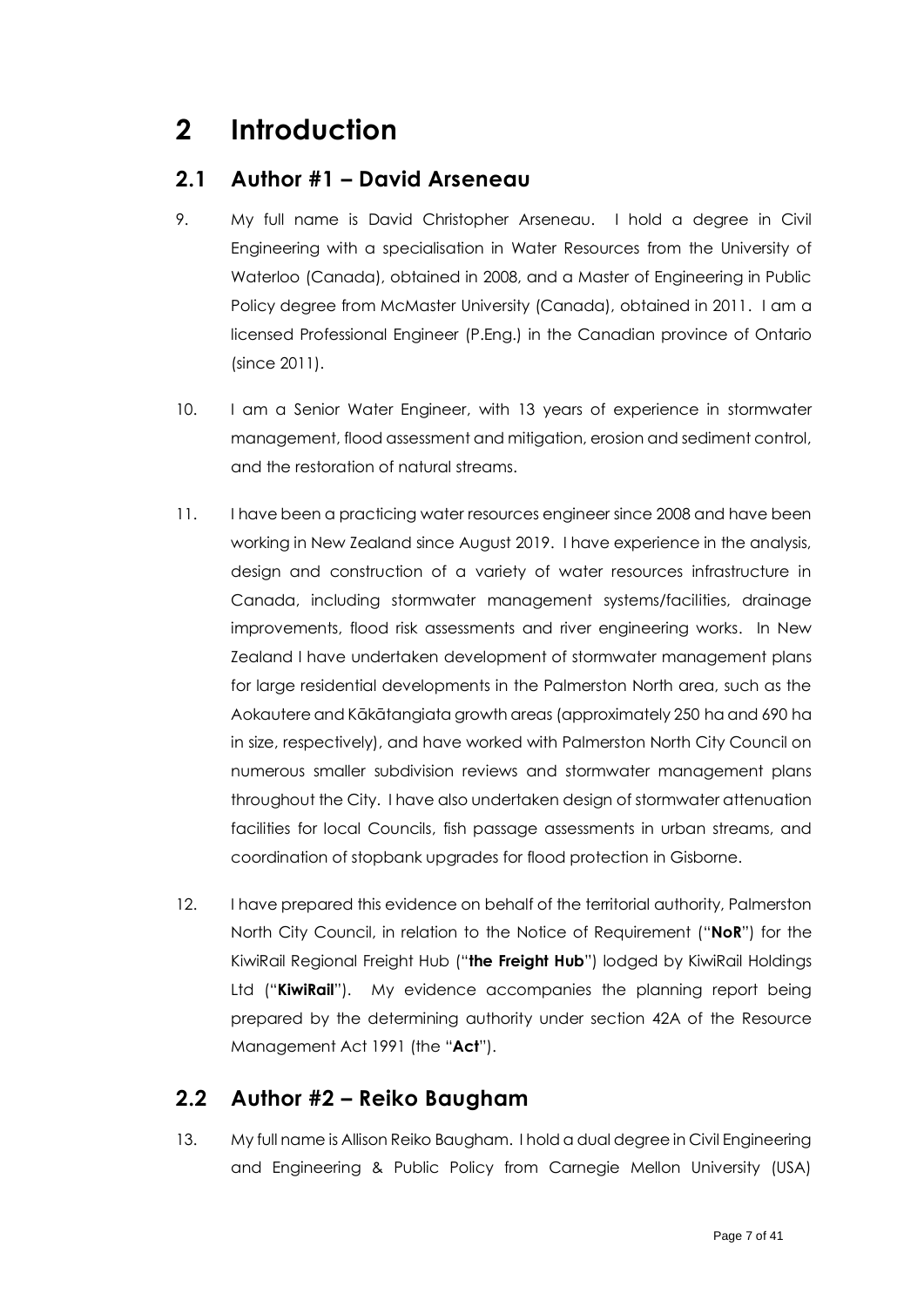received in 2008, and a Master of Engineering degree in Environmental Engineering & Water Resource Systems from Cornell University (USA) received in 2009.

- 14. I am a Chartered Professional Engineer (CPEng) of Civil Engineering, my practice area being investigation, design and construction management of water, wastewater and stormwater reticulation systems. I am also a licensed Professional Engineer (PE) in the state of New York, USA.
- 15. I am a senior water engineer with 12 years of experience in the planning and design of three waters infrastructure. In addition to infrastructure design my experience also includes hydraulic / hydrological modelling of stormwater for local government. I transferred to New Zealand in 2013 and have mainly be involved in projects for local councils in the Manawatu-Whanganui region.
- 16. I have served as a Consultant Engineer for Palmerston North City Council since 2017, assisting in a myriad of capital works projects relating to stormwater and planning across the city. As part of my role I have assisted in preparing the stormwater servicing assessments for multiple Plan Changes and providing expert evidence on behalf of the Council. I have also provided assistance to the Stormwater Activity Manager and Development Team since 2016 reviewing resource consents, subdivision plans and stormwater management plans. In addition to my work at Palmerston North City Council, I have also been involved in developing the Stormwater Master Plan for Whanganui District Council, various structure plans and servicing assessments for Whanganui and Manawatu District Councils, and have undertaken impact assessments for Whanganui and Horowhenua District Councils as they relate to growth and stormwater effects.
- 17. I have prepared this evidence on behalf of the territorial authority, Palmerston North City Council, in relation to the NoR for the Freight Hub lodged by KiwiRail. My evidence accompanies the planning report being prepared by the determining authority under section 42A of the Act.

#### <span id="page-7-0"></span>**2.3 Expert Witnesses – Code of Conduct**

- 18. Both authors make the confirmation below.
- 19. I confirm that I have read the Code of Conduct for Expert Witnesses in the Environment Court Practice Note 2014 and that I agree to comply with it. I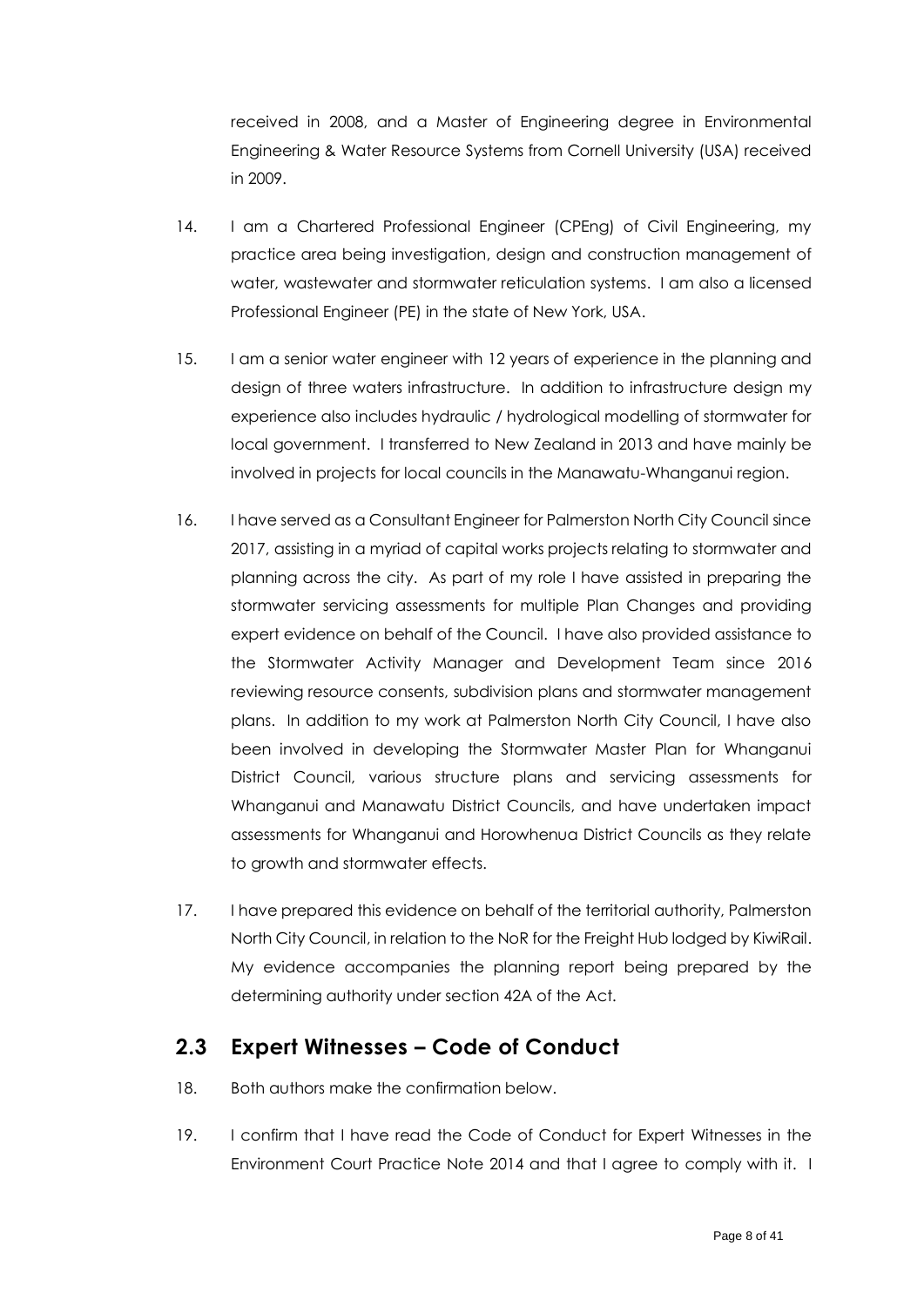confirm that I have considered all the material facts that I am aware of that might alter or detract from the opinions that I express, and that except where I state I am relying on information provided by another party, the content of this evidence is within my area of expertise.

## <span id="page-8-0"></span>**3 Background and Scope of Evidence**

#### <span id="page-8-1"></span>**3.1 Background**

- 20. KiwiRail is seeking to designate approximately 177.7 hectares of land between Palmerston North Airport and Bunnythorpe for a new Regional Freight Hub.
- 21. The Freight Hub will consist of a centralised hub incorporating tracks, marshalling yards, maintenance and service facilities, a train control and operation centre, freight handling and storage facilities (including for logs and bulk liquids), provision of access, including road and intersection upgrades where required, and specific mitigation works including noise walls/bunds, stormwater management devices and landscaping. In addition, the North Island Main Trunk rail line will be relocated to sit within the new designation area and directly adjacent to the Regional Freight Hub. The activities that take place at KiwiRail's Tremaine Avenue freight yard (apart from the passenger terminal and the network communications centre) will be relocated to the new site to form part of the new Regional Freight Hub.
- 22. A detailed description of the NoR is set out in 6.3 of the Assessment of Environmental Effects (AEE) submitted by the requiring authority and a summary description in the s42A Planning Assessment.
- 23. With particular regard to stormwater and flooding aspects of the site, the Freight Hub will include three stormwater attenuation ponds, two of which will host treatment wetlands within their footprints. Streams that currently flow through the site from east to west will be managed primarily through diversion and piping, with one stream located along the north edge of the rail yards proposed to be restored and naturalised. The proposed Freight Hub site is located adjacent to the Mangaone Stream and partially within the stream's mapped 0.5% annual exceedance probability ("**AEP**") flooding extents as determined by Horizons Regional Council and published in the Palmerston North City District Plan.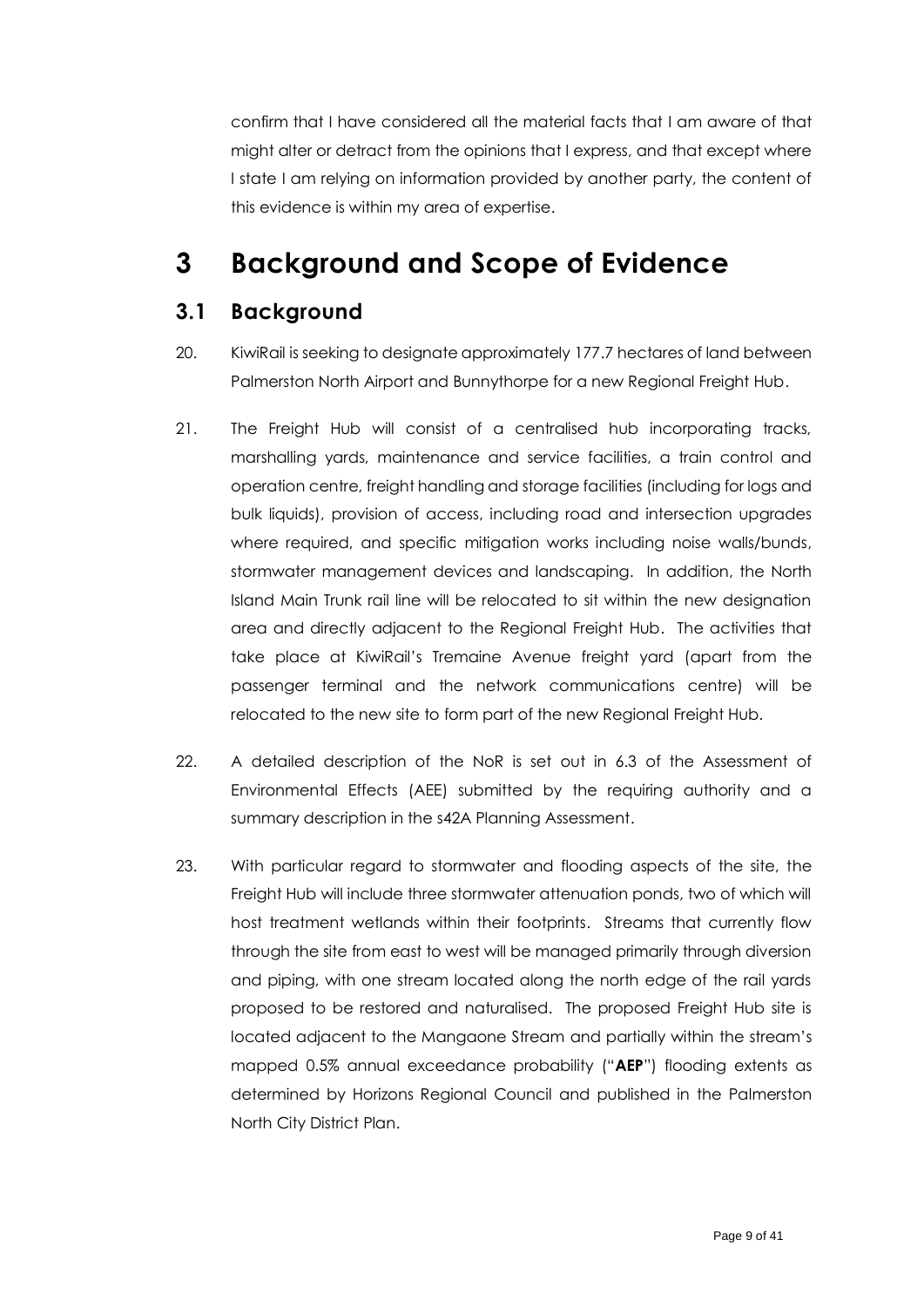### <span id="page-9-0"></span>**3.2 Scope of evidence**

- 24. We have been asked to assess the stormwater and flooding elements of the NoR. Our assessment considers the following matters:
	- a. The key issues from a stormwater and flooding perspective.
	- b. The relevant planning framework.
	- c. An overview of the existing environment in terms of the scale and nature of hydrologic conditions in the catchment of the proposed Freight Hub site(s).
	- d. The adequacy of KiwiRail's investigations and interpretation of the findings of those investigations.
	- e. The likely key effects (positive and adverse) on the environment of confirming the NoR.
	- f. The appropriateness of proposed mitigation measures or monitoring.
	- g. Submissions relating to stormwater and flooding.
	- h. Any other matters.
- 25. Our evidence should be read in conjunction with expert evidence of the other experts who have submitted briefs of evidence alongside the s42A Planning Assessment.

#### <span id="page-9-1"></span>**3.3 Reports and material considered**

- 26. As part of preparing this statement of evidence, we have read the following reports and documents:
	- Designation drawings Appendix B Concept Plan, and Appendix C Landscape Plan, Cross Sections;
	- Multi Criteria Analysis and Decision Conferencing Process:
		- o Appendix F MCA Summary Report
		- o Appendix F4 MCA Natural Environment Assessment
		- o Appendix F8 MCA Resilience Assessment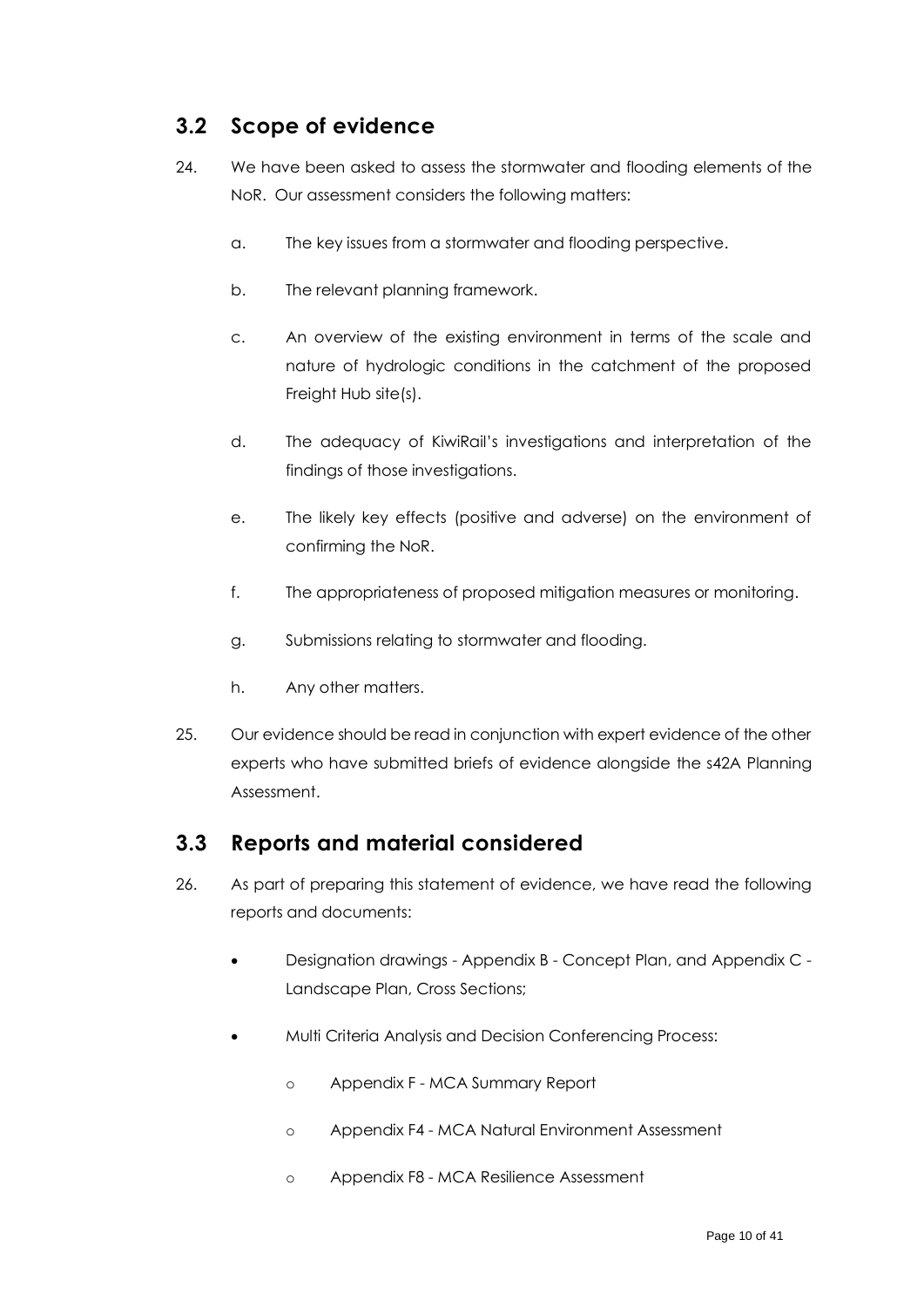- Notice of Requirement and Assessment of Environmental Effects KiwiRail Regional Freight Hub (October 2020);
- Technical Report A Design Construction and Operation Report;
- Technical Report F Assessment of Ecological Values and Effects;
- Technical Report G Stormwater Flooding Assessment;
- Draft Notice of Requirement Conditions (as updated by the s92 response, February 2021 – Appendix B – Updated NoR Conditions);
- Section 92 response from KiwiRail (dated February 2021) Attachments 2a and 2b Ecology (where relevant to stormwater), Attachment 6 – Stormwater, and Attachment 10 Landscape and Visual (where relevant to stormwater).

#### <span id="page-10-0"></span>**3.4 Site visit**

27. We undertook a site visit on 02 November 2020 and are familiar with the surrounding environment. We have taken note of the existing water features, flow paths and overall topography as it may relate to the proposed Freight Hub and the NOR.

## <span id="page-10-1"></span>**3.5 The Statutory and Planning Framework**

- 28. The statutory framework relevant to the evaluation of the NoR is set out in the s42A Planning Assessment. For the purposes of preparing this evidence, we have had particular regard to the following planning documents, which are relevant to assessing the stormwater and flooding effects of the NoR.
- 29. The Freight Hub straddles two different zones in the Palmerston North City District Plan ("**District Plan**") as shown in the figure below. These are: North East Industrial and Rural. The Freight Hub area also contains several areas of Flood Prone land.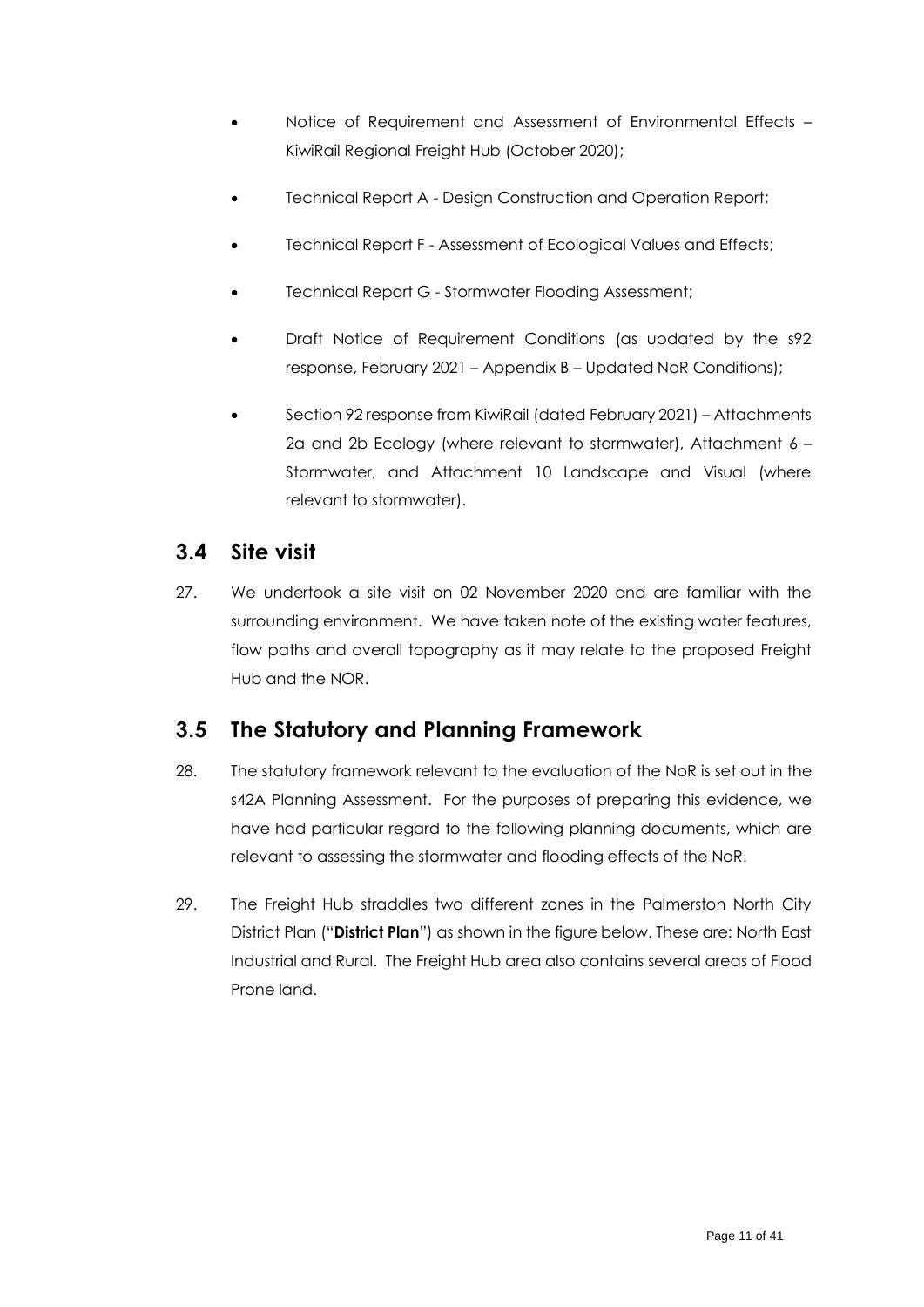

Landuse Zones in the Region of the Freight Hub Site (Source: Stormwater Flooding Assessment, Figure 3, Stantec, October 2020)

#### <span id="page-11-0"></span>**3.5.1 District Plan: Industrial Zone**

- 30. The District Plan Section 12A: North East Industrial Zone outlines several provisions related to stormwater management in the Freight Hub area, including but not limited to the following:
	- Objective 3, Policy 3.4 "To manage adverse effects on the environment from inundation or the discharge of stormwater."
	- Objective 3, Policy 3.7 "To ensure the adverse effects of stormwater runoff in the North East Industrial Zone Extension Area are mitigated by utilising on-site primary stormwater management with collection and storage, and permeable surfaces, in addition to integrated secondary processing through common watercourse reserve areas."
	- Objective 3, Policy 3.8 "To require an integrated approach to the provision of stormwater management that recognises the capacity of existing systems and natural drainage patterns within the North East Industrial Zone Extension Area."
	- Objective 3, Policy 3.9 "To require the use of sustainable urban drainage systems and low impact design systems throughout the North East Industrial Zone Extension Area."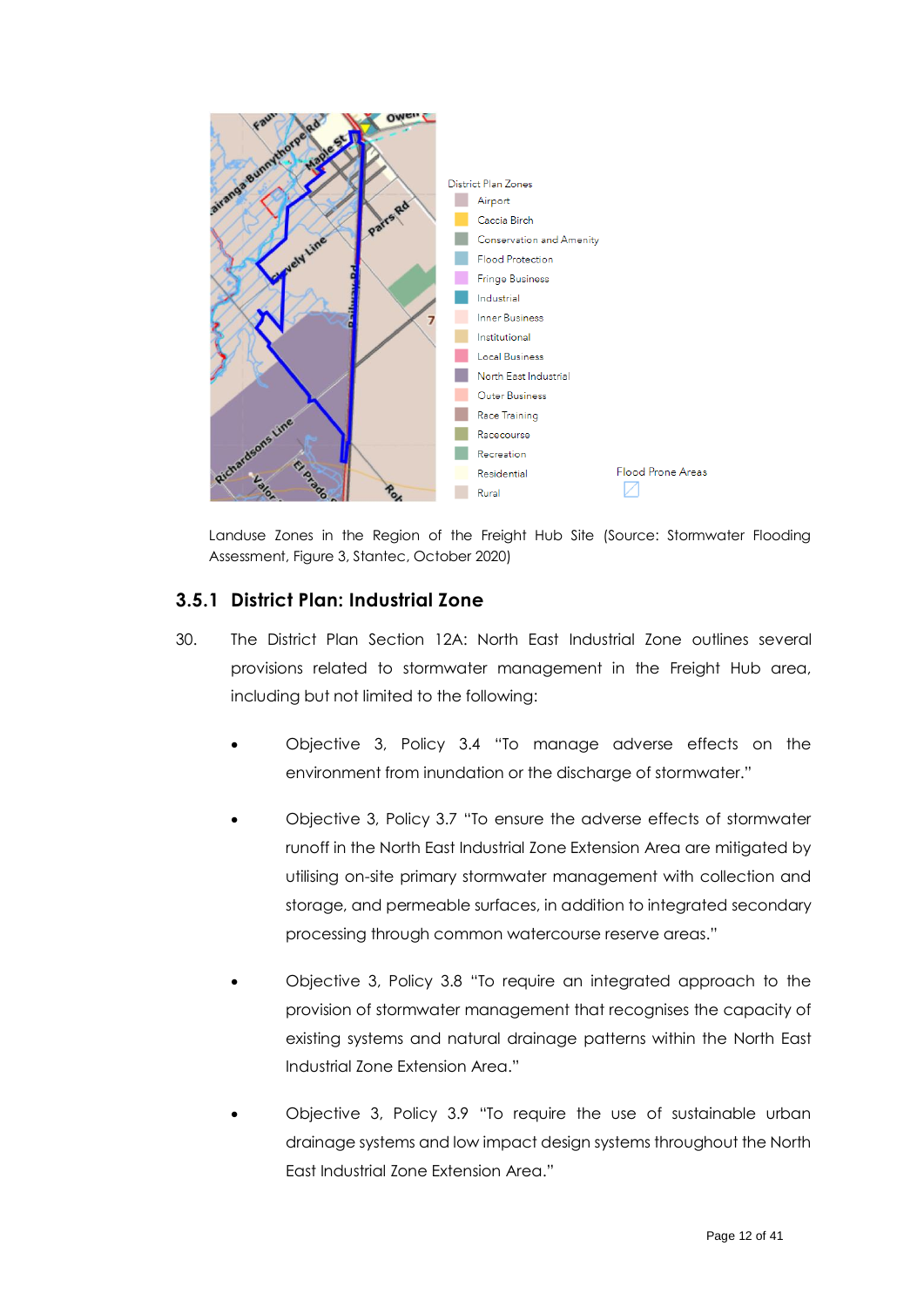- Objective 3, Policy 3.10 "To ensure stormwater management contributes to the visual amenity of the development."
- R12A.6.2 provides performance standards for stormwater management including:
	- o Any activity must provide on-site retention of the first 5 mm of a 24-hour rainfall event.
	- o 10% of a site must be set aside for on-site stormwater retention purposes.
	- o Any activity must ensure that runoff generated beyond the first 5 mm of a 24-hour rainfall event is directed to a Watercourse Reserve Area.
- R12A.6.2 provides assessment criteria for stormwater management including:
	- o The extent to which proposed on-site stormwater retention and detention measures ensure hydraulic neutrality is achieved in the 1% AEP plus climate change storm, as per NZS 4404:2010, and that there is no increase in stormwater effects on surrounding areas.
	- o Whether on-site Water Sensitive Design measures have been put in place to assist with achieving hydraulic neutrality.
	- o The extent to which Water Sensitive Design measures contribute to the visual amenity of the development.
- 31. Although the above will most likely apply to the Freight Hub area, Section 12: Industrial Zone of the District Plan also outlines provisions related to protection of the environment in industrial zoned areas. This includes:
	- Objective 3, Policy 3.1 "To manage the adverse environmental effects of Industrial Zone activities on those areas at the interface with the Industrial Zone."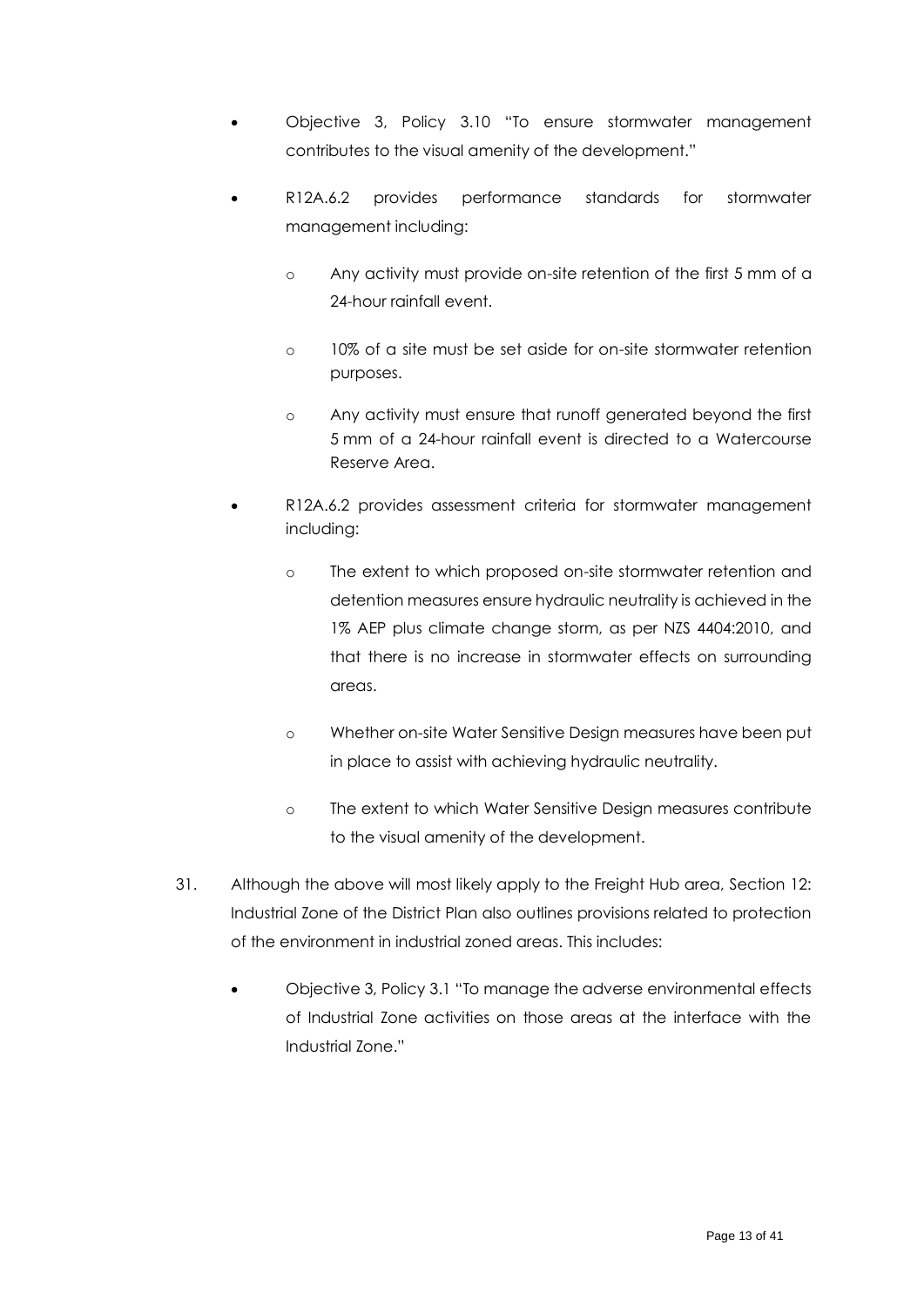#### <span id="page-13-0"></span>**3.5.2 District Plan: Subdivision**

- 32. District Plan Section 7: Subdivision outlines several provisions related to stormwater management generally related to subdivision or modification of land title boundaries, including but not limited to the following:
	- Objective 1, Policy 1.3 "To ensure that all proposed new lots have been designed to allow development and use without any adverse effects on the environment which cannot be adequately avoided, remedied or mitigated."
	- Objective 1, Policy 1.4 "To avoid the intensive urban subdivision of land which is subject to significant physical limitations and/or natural hazards."
	- Objective 2, Policy 2.9 "To safeguard people, property and the environment from the adverse effects of surface water by ensuring that: [abridged list]
		- o The layout and functioning of the stormwater drainage system:
			- adequately services its catchment;
			- **·** incorporates Water Sensitive Design principles wherever appropriate;
			- caters for a 1% AEP rainfall event (100-year flood) using a system appropriate for the intended land use;
			- ensures that stormwater disposal from the subdivision would not increase the risk of inundation in urban areas.
		- o In rural areas, stormwater runoff from new subdivisions and subsequent uses should be discharged to existing water courses in a manner which will not damage property or cause erosion of any riverbank or bed, or increase sedimentation of any river bed.
	- Objective 5, Policies 5.8 to 5.11:
		- o To have stormwater management measures in place in advance of industrial development within the North East Industrial Zone Extension Area.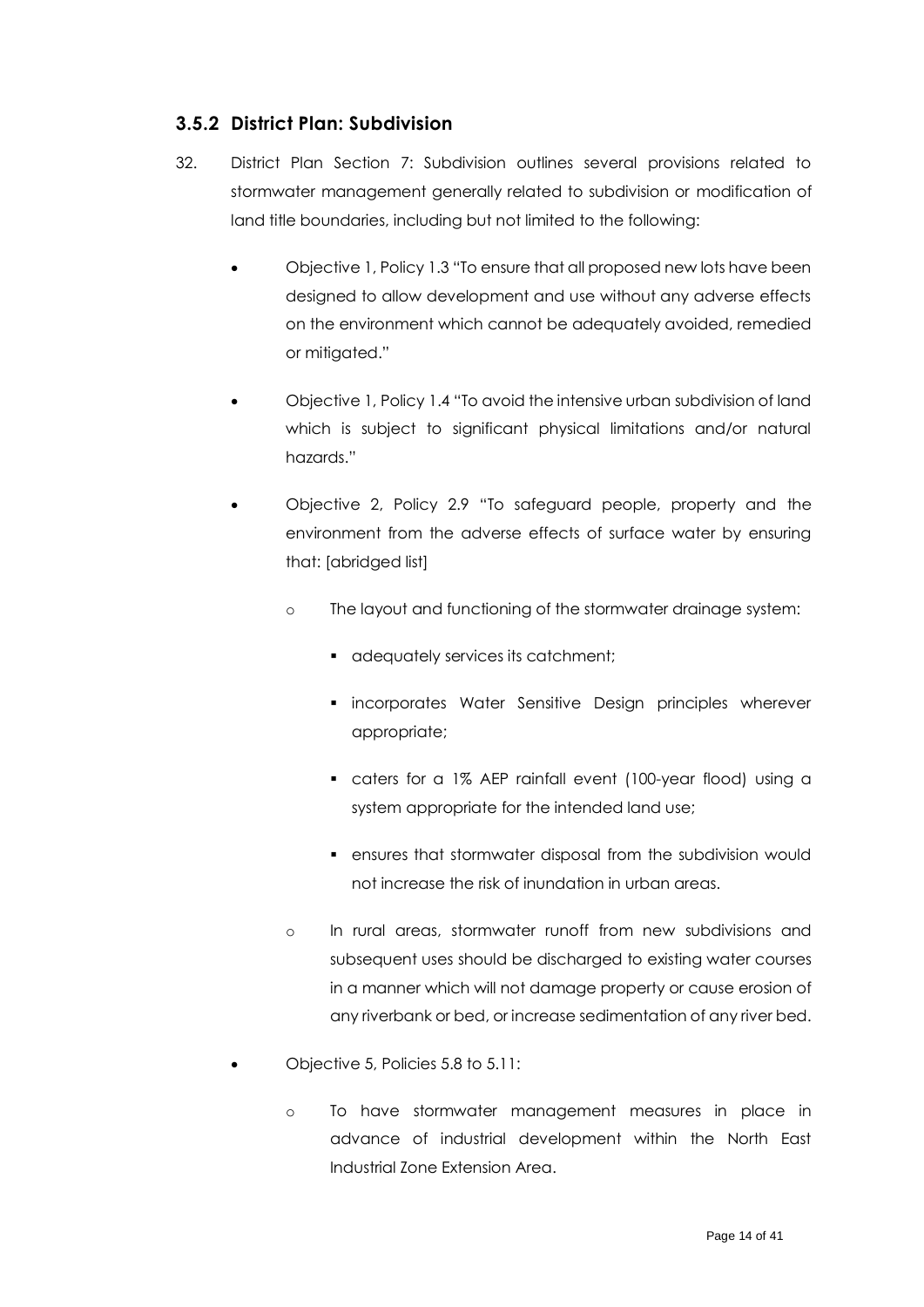- o To demonstrate an integrated approach to the provision of stormwater management that recognises the capacity of existing systems and natural drainage patterns within the North East Industrial Zone Extension Area.
- o To require the use of sustainable urban drainage systems and low impact design systems throughout the North East Industrial Zone Extension Area.
- o To ensure stormwater management contributes to the visual amenity of the development within the North East Industrial Zone Extension Area.

#### <span id="page-14-0"></span>**3.5.3 District Plan: Rural Zone**

33. District Plan Section 9: Rural Zone does not contain specific requirements for stormwater management, and notes that responsibility for activities in the beds of rivers and lakes or discharges of contaminants into the environment (land, air or water) sits with the Manawatu-Wanganui Regional Council (Horizons Regional Council). Although much of the designation area is currently zoned as rural landuse, the NoR will put the land to an industrial use. Accordingly, we have considered the proposal against the provisions of the industrial zone, which are appropriate for framing and considering the effects of the NoR.

#### <span id="page-14-1"></span>**3.5.4 District Plan: Natural Hazards**

- 34. District Plan Section 22: Natural Hazards outlines several provisions to protect development in flood prone areas. Relevant policies include, but are not limited to, the following:
	- Objective 2, Policy 2.1 "To exclude development on hazard-prone land where the effects of the hazard cannot be effectively avoided, remedied or mitigated."
	- Objective 2, Policy 2.2 "To establish appropriate controls to avoid, remedy or mitigate the effects of natural hazards."
	- Objective 2, Policy 2.3 "To control subdivision and development within the Flood Protection Zone and within Flood Prone Areas to avoid or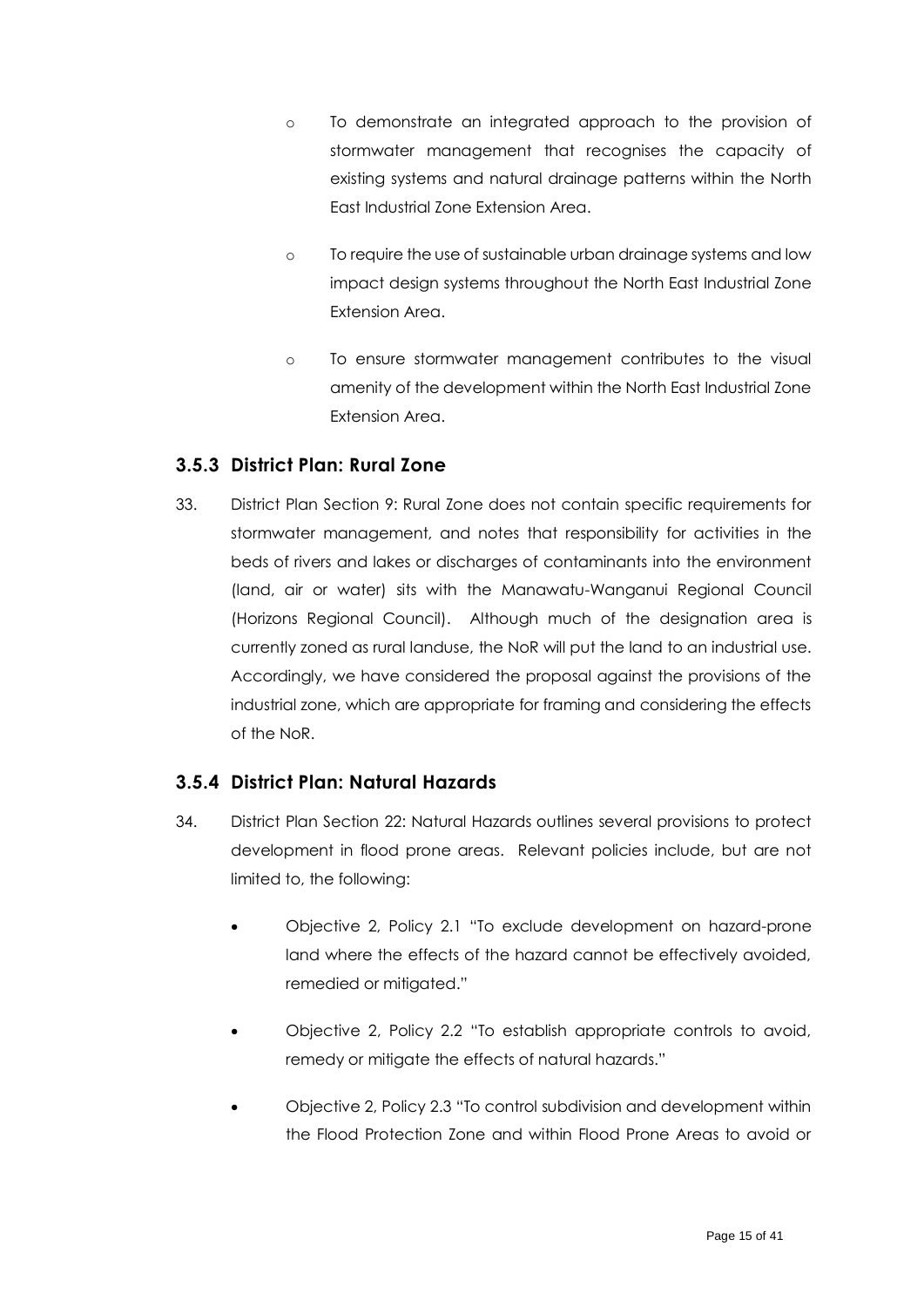mitigate adverse effects of flooding hazards on people, property, infrastructure and the environment."

• R22.6.1 identifies permitted activities within Flood Prone Areas for nonhabitable structures in relation to obstruction of overland flow paths.

#### <span id="page-15-0"></span>**3.5.5 Horizons Regional Council One Plan**

- 35. Horizons Regional Council One Plan contains several critical provisions and requirements relevant to stormwater management and flooding, and the Freight Hub will ultimately require resource consent from Horizons Regional Council for the discharge of stormwater from the site (at minimum).
- <span id="page-15-1"></span>36. A summary of some of the relevant policies and site-specific criteria for the NoR is included below in order to frame a general assessment of the NoR against the One Plan requirements. This is not to be considered a formal planning assessment and was only carried out to inform our stormwater assessment.
	- Policies related to stormwater discharges outlined in Chapter 5 Water, recognised through Significant Resource Management Issues 5-1 Water Quality and 5-3 Beds of Rivers and Lakes, such as:
		- o The NoR is located within the Upper Mangaone Stream Water Management Zone (zone Mana 11d in the One Plan), with sitespecific/reach Surface Water Management Values in Flood Control and Drainage functions. This requires that "The integrity of existing flood and river bank erosion protection structures and existing drainage structures is not compromised and the risks associated with flooding and erosion are managed sustainably" (Policy 5-1, Table 5.2).
		- o Policy 5-2 establishes water quality targets for surface water in each Water Management Zone, which will be relevant for the NoR stormwater discharges.
		- o Policy 5-6 requires discharges and land use activities be managed in a manner which maintains existing groundwater quality, which will be relevant for the NoR in how contaminated runoff is managed on-site and how it may affect the nearby drinking water bores.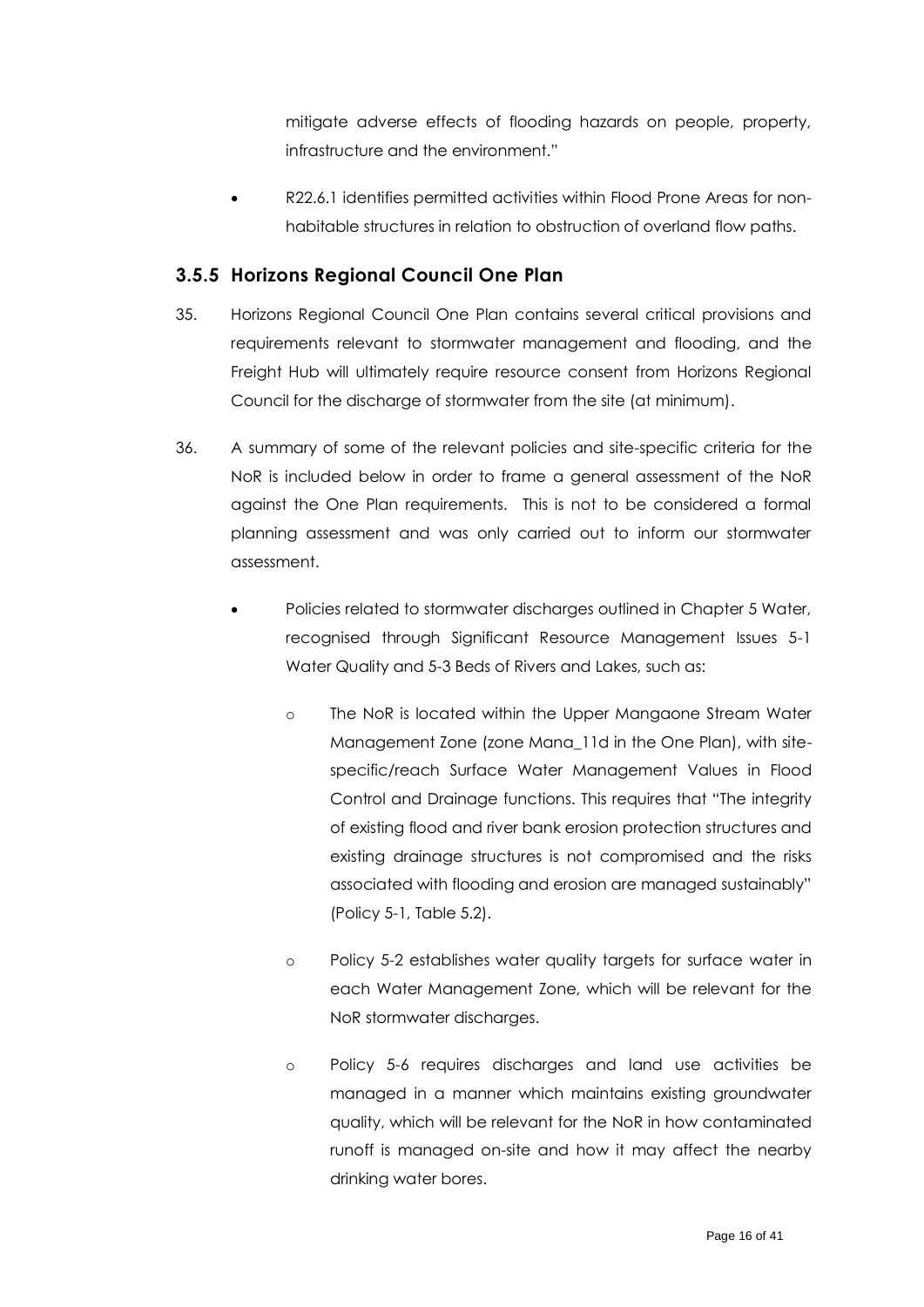- o Policy 5-9 requires that point-source discharges to surface water have regard for water quality management strategies and targets, which will be relevant for the NoR discharges from the proposed stormwater management ponds and wetlands.
- o Policy 5-22 requires management of effects on adjacent rivers with respect to flood capacity, passage of debris, erosion and stability, habitat diversity and morphology, natural character, and fish passage both upstream and downstream.
- o Policy 5-24 states management requirements for those reaches with an identified Surface Water Management Value of Flood Control and Drainage, as is the case for the NoR site, which generally requires the existing degree of flood hazard and erosion protection to be maintained or enhanced.
- Policies related to flooding hazards outlined in Chapter 9 Natural Hazards, recognise through Significant Resource Management Issue 9- 1 Effects of Natural Hazard Events, such as:
	- o The NoR is located very near the upstream limit of the Taonui Basin Spillways system, as identified in Schedule J, Figure J:2 of the One Plan; specifically, the NoR is adjacent to the Roberts Line spillway of the Mangaone Stream, and will need to have special regard for maintaining the flood conveyance and protection function of the system.
	- o Portions of the NoR are located on land that is expected to be inundated in a 0.5% AEP storm event, as shown in available flood mapping data from Horizons Regional Council's online flood mapping service. As a result, Policy 9-2 of the One Plan, which governs development in areas prone to flooding, would require flood hazard avoidance or mitigation (if avoidance not possible) for both the proposed use and potentially impacted existing uses.
	- o Policy 9-5 Climate Change requires that the territorial authority take a precautionary approach when assessing the effects of climate change on the scale and frequency of natural hazards,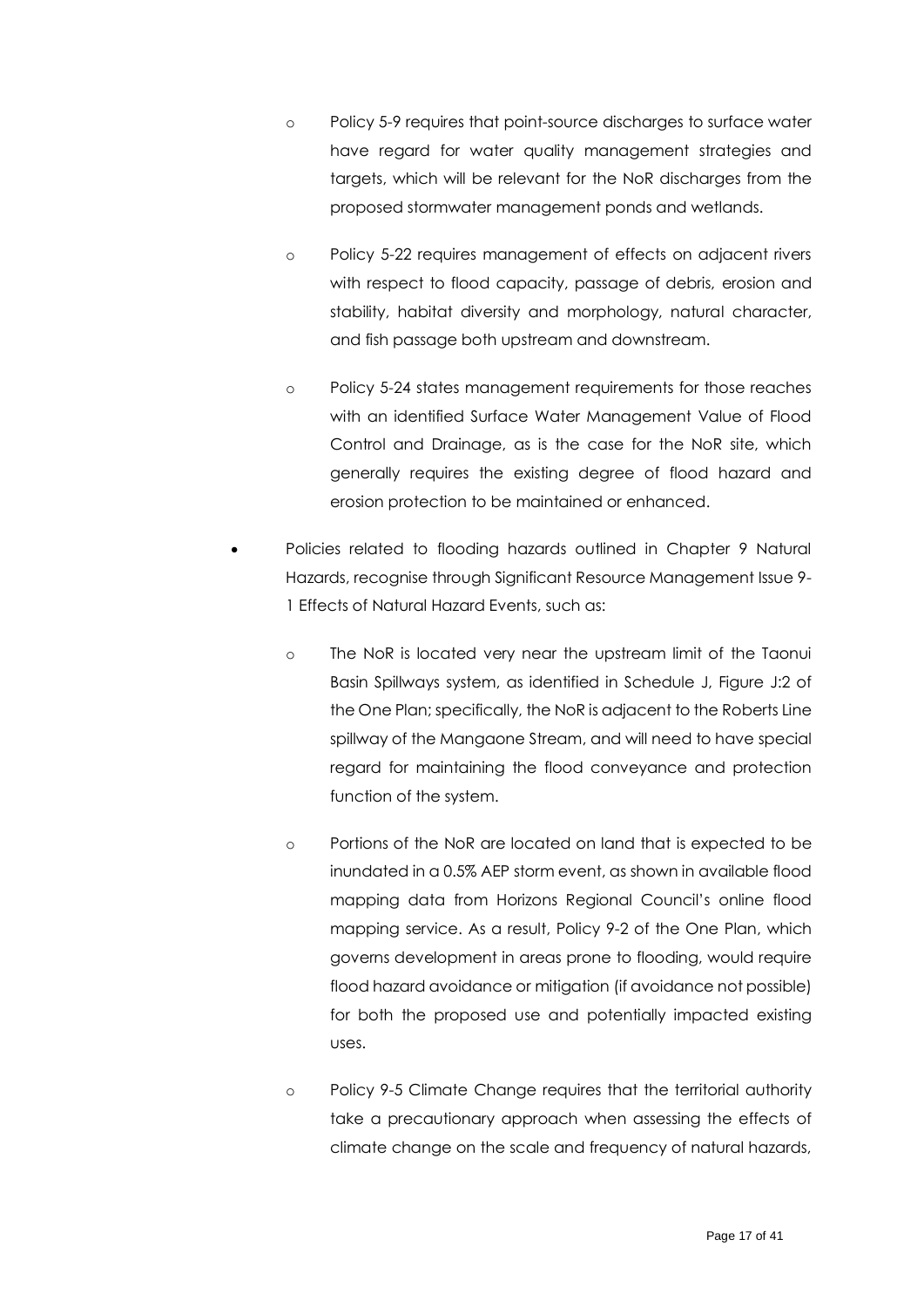including stormwater discharges, activities adjacent to rivers, and flood mitigation activities. These will apply to the NoR.

- Objectives related to the impacts of stormwater discharges to the environment outlined in Chapter 14 Discharges to Land and Water, such as:
	- o Rule 14-18 details the requirements for a stormwater discharge to water to be considered a Permitted Activity, whereas Rule 14-19 classifies any discharges that do not comply with Rule 14-18 as a Restricted Discretionary activity. These rules and conditions will be relevant to the NoR in determining the need for resource consent for the stormwater discharges; however, there is insufficient information at this stage to make a definitive assessment of the NoR activity classification. The requiring authority will need to demonstrate compliance of the proposed activity with the conditions of Rule 14-18 in order to substantiate status as a permitted activity.
- Objectives related to impacts to rivers outlined in Chapter 17 Activities in Artificial Watercourses, Beds of Rivers and Lakes, and Damming, such as:
	- o Section 17.3, Table 17.2 details general requirements for activities involving the beds of rivers such that the life-supporting capacity condition of the watercourse is maintained. In particular for the NoR, this will be relevant for the discharge of stormwater into the downstream environment, and for impacts to the existing watercourses that traverse the site.
	- o Rule 17-15 identifies a range of activities on or under a river with a Surface Water Management Value of Flood Control and Drainage, or adjacent land.

#### <span id="page-17-0"></span>**3.5.6 National Policy Statement for Freshwater Management 2020**

37. The National Policy Statement for Freshwater Management 2020 ("**NPS FM**") must be given effect by regional and territorial councils in any aspect of their jurisdiction which involves freshwater. From the perspective of the determining authority, this includes assessing the NoR against the objectives and policies of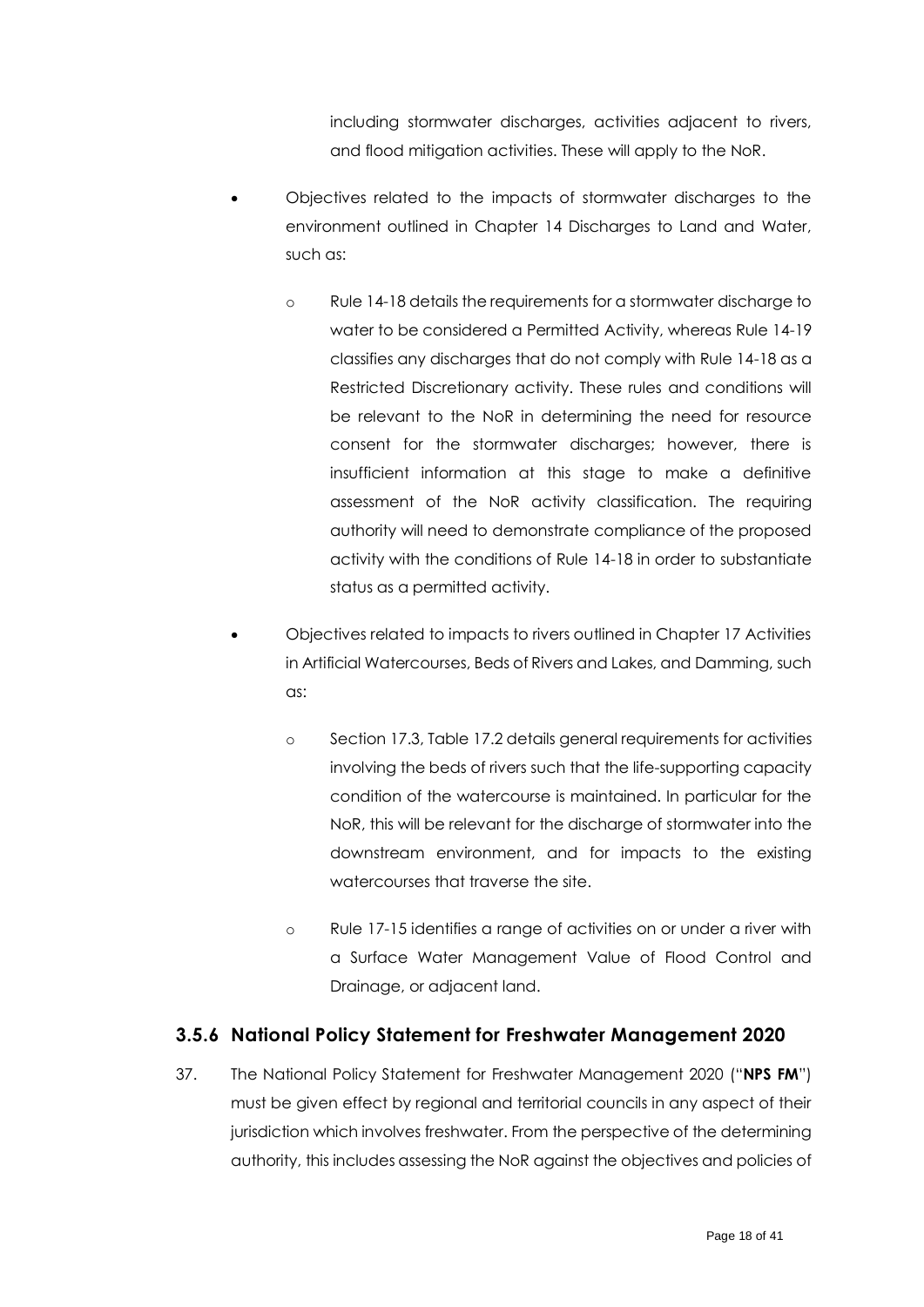the NPS FM to gauge if sufficient consideration for the NPS FM has been made in the assessment of effects and proposed mitigation.

- 38. The objective of the NPS FM is to ensure that natural and physical resources are managed in a way that prioritises:
	- first, the health and well-being of water bodies and freshwater ecosystems;
	- second, the health needs of people (such as drinking water);
	- third, the ability of people and communities to provide for their social, economic, and cultural well-being, now and in the future.
- 39. The NPS FM includes 15 policies that support and enable the primary objective; those policies that are considered most relevant to the NoR in terms of stormwater management and that will be briefly reviewed in this report include the following:
	- Policy 1: Freshwater is managed in a way that gives effect to Te Mana o te Wai.
	- Policy 3: Freshwater is managed in an integrated way that considers the effects of the use and development of land on a whole-ofcatchment basis, including the effects on receiving environments.
	- Policy 4: Freshwater is managed as part of New Zealand's integrated response to climate change.
	- Policy 5: Freshwater is managed through a National Objectives Framework to ensure that the health and well-being of degraded water bodies and freshwater ecosystems is improved, and the health and well-being of all other water bodies and freshwater ecosystems is maintained and (if communities choose) improved.
	- Policy 7: The loss of river extent and values is avoided to the extent practicable.
	- Policy 9: The habitats of indigenous freshwater species are protected.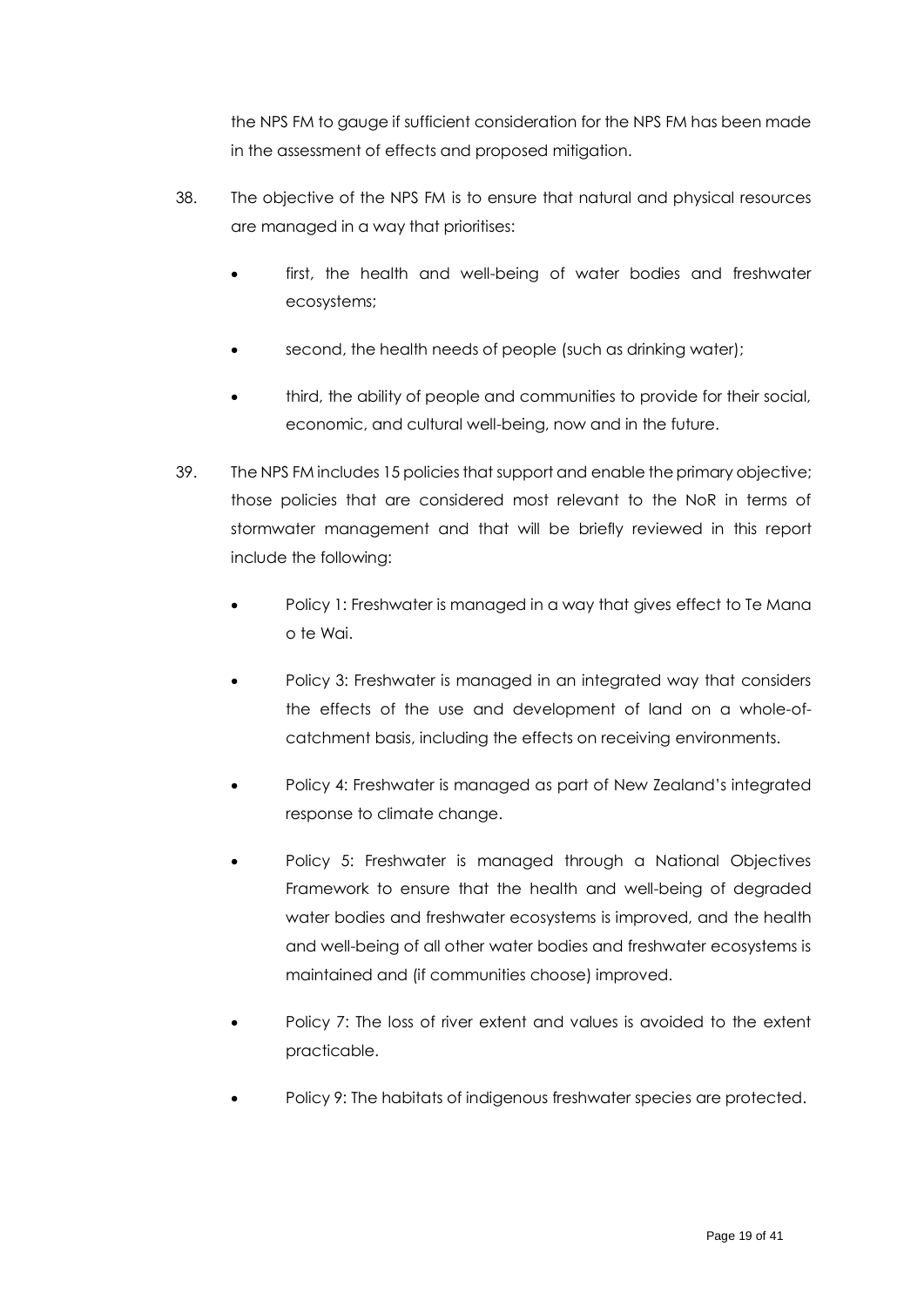- Policy 13: The condition of water bodies and freshwater ecosystems is systematically monitored over time, and action is taken where freshwater is degraded, and to reverse deteriorating trends.
- 40. A high-level assessment of the NoR in relation to the above objectives and policies is made in Section 8.3 of this report.

#### <span id="page-19-0"></span>**3.5.7 Resource Management (National Environmental Standards for Freshwater) Regulations 2020**

41. The National Environmental Standards for Freshwater ("**NES F**") are regulations under the Resource Management Act that details the consent classification for a range of activities that involve or impact freshwater in some way. Of particular interest for this report in assessing the stormwater aspects of the NoR are Sections 70 and 71 of the NES F which outlines conditions for the placement, use, alteration, extension, or reconstruction of a culvert in, on, over, or under the bed of any river or connected area to be considered a permitted activity. Section 70 generally indicates that any culvert must comply with the requirements of a "Stream Simulation" design as detailed in the New Zealand Fish Passage Guidelines (NIWA, 2018) in order to be considered a permitted activity, else under Section 71 it becomes a discretionary activity.

# <span id="page-19-1"></span>**4 Existing Environment**

- 42. The existing environment related to stormwater and flooding concerns is described in Section 4 of KiwiRail's Technical Report G – Stormwater Flooding Assessment, including details of the drainage catchments, flood plains, land use, zoning and ecological conditions. We generally agree with the characterisation of the existing environment in Section 4 except for the description of existing ecology (Section 4.4 in Technical Report G), described below.
- 43. The requiring authority indicates that there are no identified sensitive aquatic environments within or immediately downstream of the Freight Hub site. In our opinion, this conclusion is premature considering KiwiRail's lack of extensive and intensive ecological investigations across the Freight Hub site. However, ecological considerations are covered in much greater detail in the expert evidence prepared by Justine Quinn on behalf of the determining authority, and we defer to her evidence on these matters.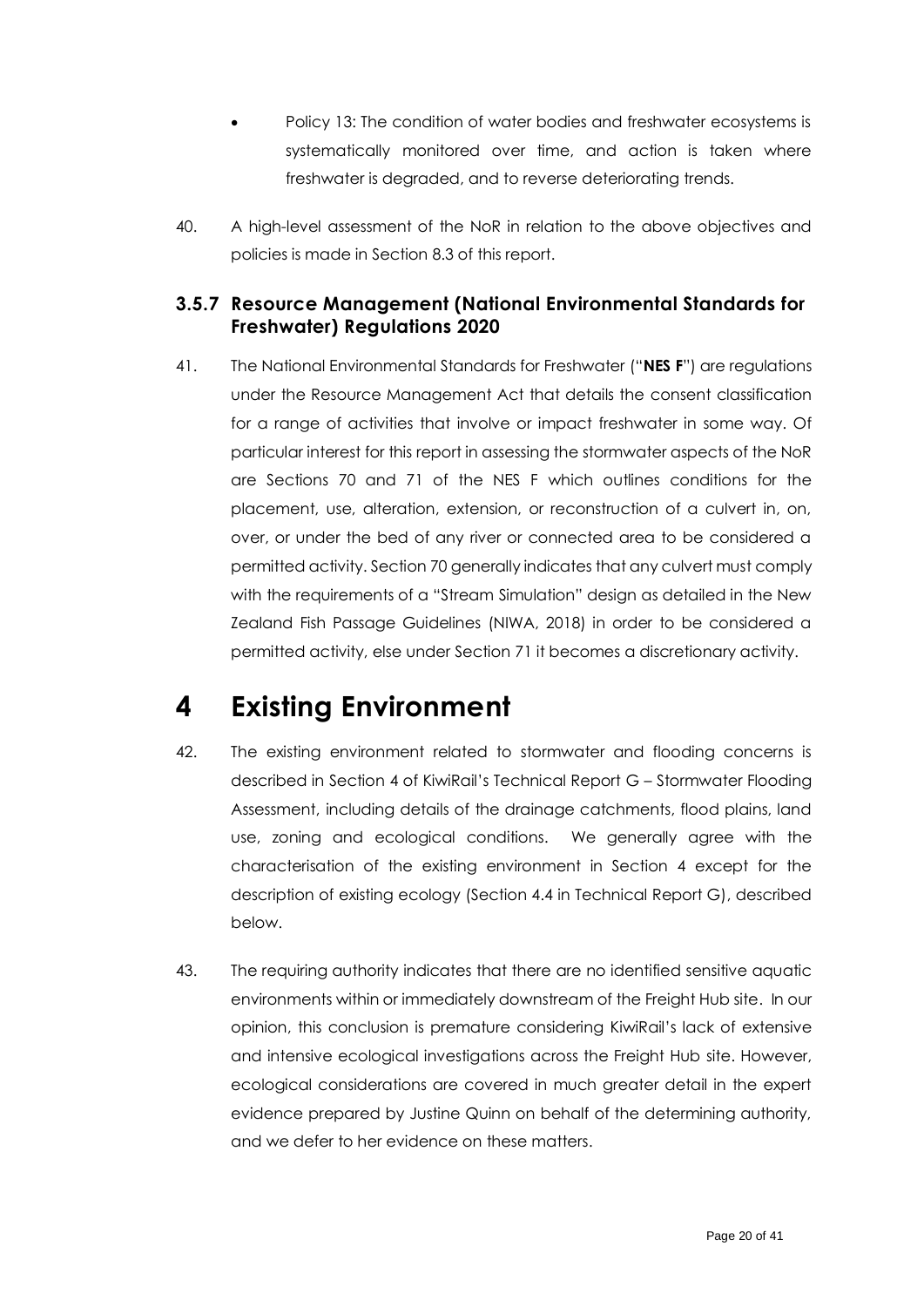## <span id="page-20-0"></span>**5 Data Collection and Assessment Techniques**

44. Our evaluation of the requiring authority's data collection and assessment techniques focused on the two primary stages of assessment completed so far: the Multi Criteria Analysis ("**MCA**") and Decision Conferencing to determine a preferred Freight Hub location (Section [5.1\)](#page-20-1), and the subsequent Stormwater Flooding Assessment of the preferred location that was carried out to support the establishment of the NoR designation area (Section [5.2\)](#page-21-0).

### <span id="page-20-1"></span>**5.1 Multi Criteria Analysis and Decision Conferencing**

- 45. The primary MCA component of interest to our stormwater and flooding evidence is the "Resilience Assessment", included as Appendix F8 with the MCA documents submitted by the requiring authority. The Resilience Assessment details geotechnical (seismic and liquefaction) and regional stormwater/flooding hazards for the nine long-list sites. This evidence report evaluates only the stormwater/flooding components of the Resilience Assessment.
- 46. The stormwater/flooding assessment completed by the requiring authority relied primarily on Flood Extent Maps and Modelled Wet Areas Maps published by Horizons Regional Council. This was supplemented by available news reports, photographs, websites and journal articles about historical flooding events. Reliance on these data sources is considered appropriate for the purpose of the MCA.
- 47. The assessment methodology assigned a score from 1 to 5 to each potential Freight Hub location based on the estimated impact to resilience from geotechnical and flooding hazards, with 1 indicating low impact and 5 indicating high impact. The assigned scores accommodated both geotechnical and flooding hazard impact into a single number. For the purpose of the MCA process this is considered appropriate.
- 48. Further commentary on the MCA results for site selection are included in Sectio[n 6.3](#page-25-0) of this evidence report.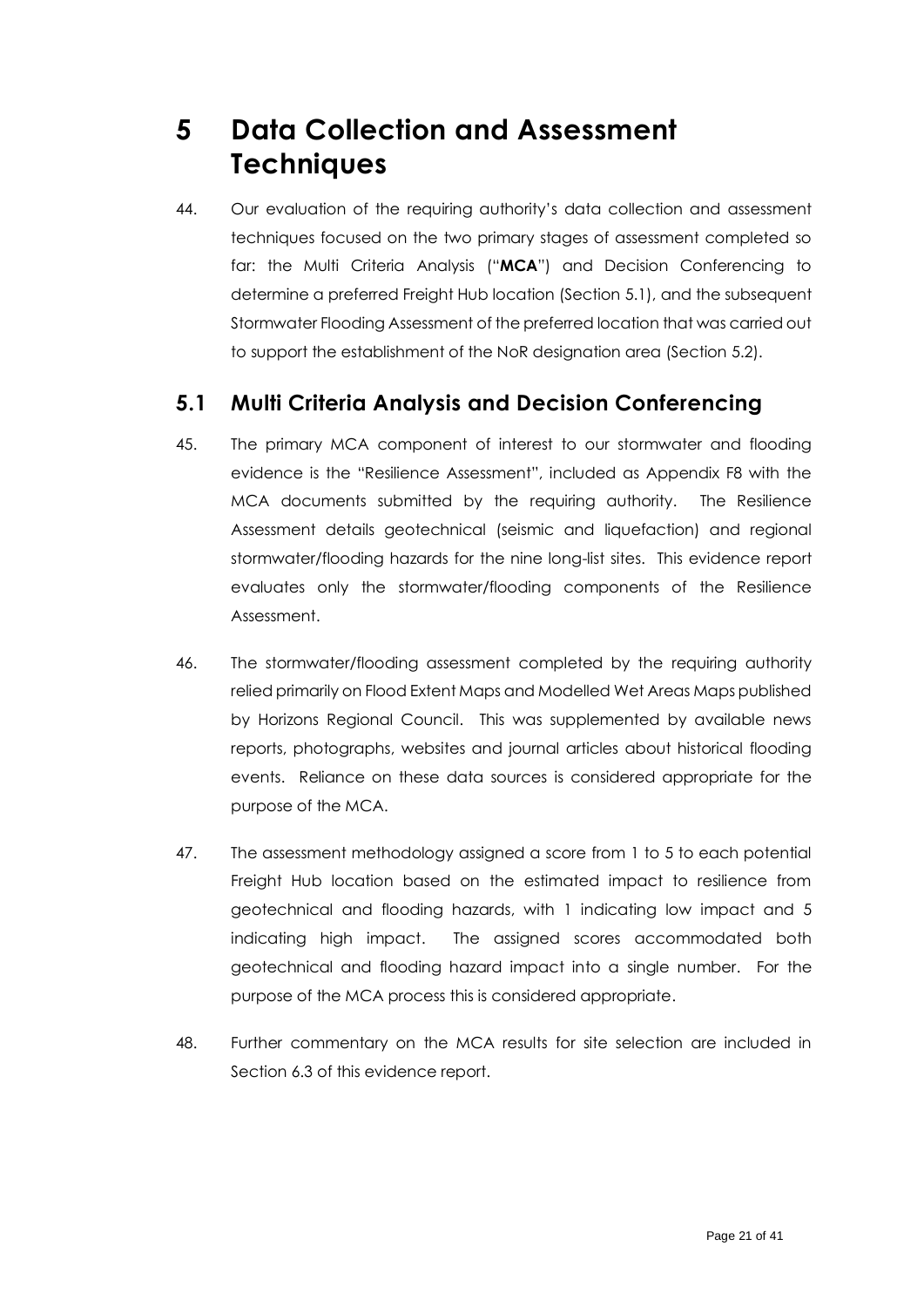#### <span id="page-21-0"></span>**5.2 NoR Stormwater Flooding Assessment**

- 49. The methodology employed by the requiring authority in the Stormwater Flooding Assessment (Technical Report G) included a desktop and high-level modelling assessment of upstream and downstream hydrologic and hydraulic conditions at the preferred Freight Hub site (Site 3).
- 50. The assumptions made by the requiring authority in the high-level modelling assessment are described in Appendix A of Technical Report G. These assumptions were reviewed by the authors in a June 2020 meeting with the requiring authority's stormwater expert (Allan Leahy), and we are in agreement with the approach for the purpose of the NoR and impact assessment.
- 51. Further commentary on the results of the stormwater flooding assessment is included throughout Section [6.](#page-21-1)

## <span id="page-21-1"></span>**6 Effects of the NoR**

52. The requiring authority has provided a high-level assessment of potential stormwater effects resulting from the NoR in Technical Report G, considering both positive and negative effects. The effects are grouped into those that may occur during the construction period and those that may occur during operation of the Freight Hub. These groups of effects are evaluated for completeness and appropriateness in Sections [6.1](#page-21-2) and [6.2](#page-22-0) for construction phase and operational phase effects, respectively.

### <span id="page-21-2"></span>**6.1 Construction Phase Effects**

53. The primary potential effect during the construction phase, as identified in Technical Report G, is the discharge of sediment from the construction site, with associated impacts to aquatic organisms and habitat. The Technical Report acknowledges this potential effect, but generally dismisses the risk due to the lack of identified sensitive receiving environments downstream of the site, and due to the erosion and sediment control plan that will be developed prior to construction. We agree that this effect is best mitigated through a robust erosion and sediment control plan, to be provided by the requiring authority at the time of resource consent and engineering approval; however, we wish to emphasise that the lack of identified sensitive environments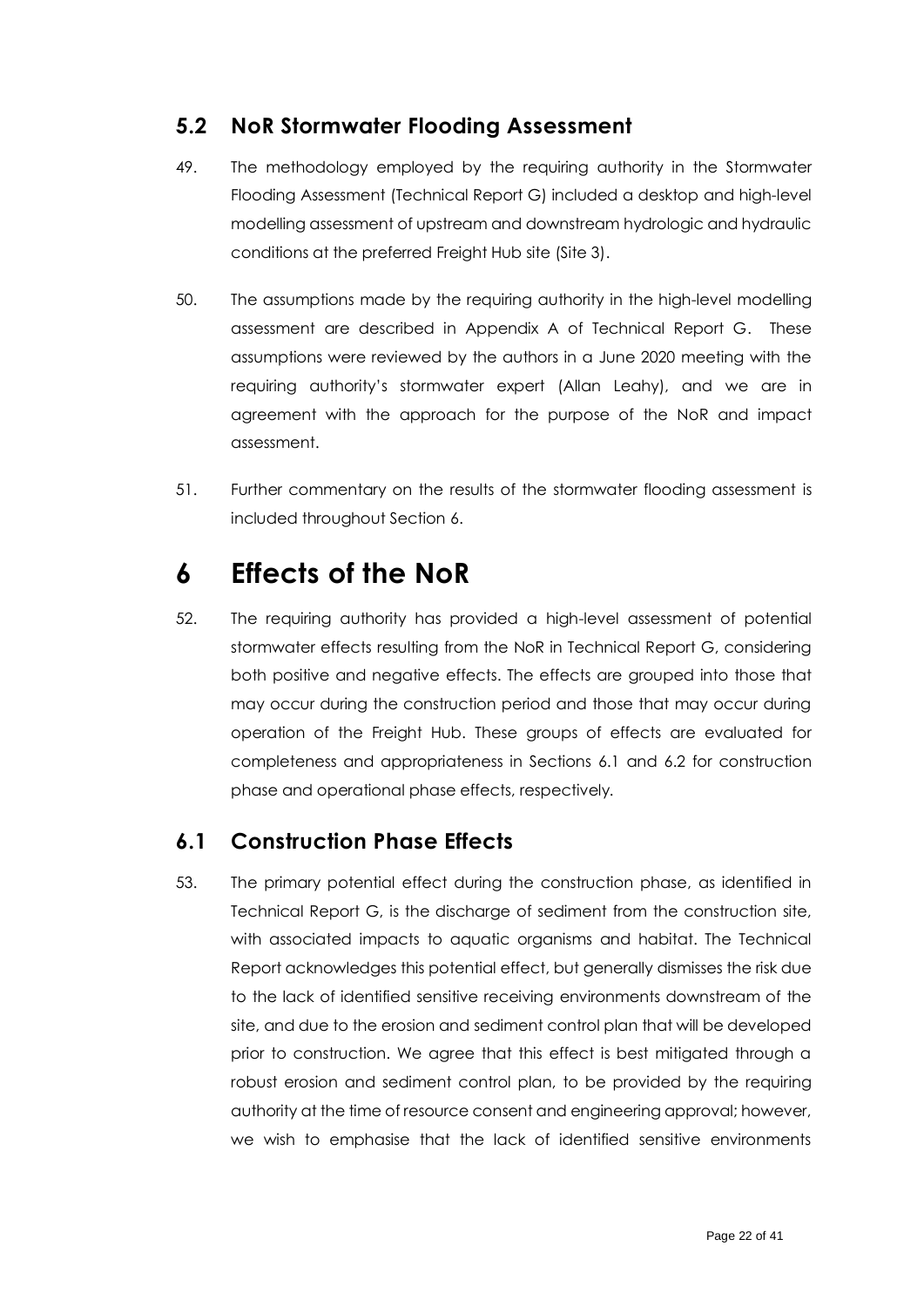downstream of the Freight Hub would not in any way reduce or eliminate the requirement to prevent sediment discharges.

- 54. Additional construction phase effects that will require mitigation include upstream and downstream flooding effects, and erosion effects to downstream watercourses. Both of these effects have been acknowledged in the operational phase in Technical Report G, but the potential for the effects to occur will be present through much of the construction phase as well. Mitigation of these effects should be put into place early in the construction phase, prior to modification of the existing topography and drainage pathways. This can be addressed generally through careful consideration in the staging of Freight Hub construction. This is especially pertinent given the submissions, further discussed in Section [9.1,](#page-35-1) for both the increase in runoff generated and the potential for contaminated runoff.
- 55. An additional aspect of stormwater effects to consider for the construction phase is the staging of stormwater quality treatment measures over the extended construction period and while portions of the site are operational. The primary treatment devices have been identified as the treatment wetlands located downstream of the Freight Hub, which is appropriate for a stabilised operational site. However, the treatment wetlands are likely not suitable to manage runoff from the construction site due to the high sediment loads from exposed earthworks, and therefore will not be in place to provide treatment for any operational/stabilised areas. Interim stormwater treatment measures may be required to service areas of the Freight Hub as they become operational, which can be addressed generally through careful consideration in the staging of Freight Hub construction.

### <span id="page-22-0"></span>**6.2 Operational Phase Effects**

- 56. The potential negative stormwater effects associated with operation of the Freight Hub, as detailed in Technical Report G provided by the requiring authority, include the following:
	- Increased risk of flooding to upstream areas, due to changes in the existing conveyance systems, to potential blockages in the proposed culverts, and to the general topography change that will result in a significantly higher site than existing (effectively serving as a dam);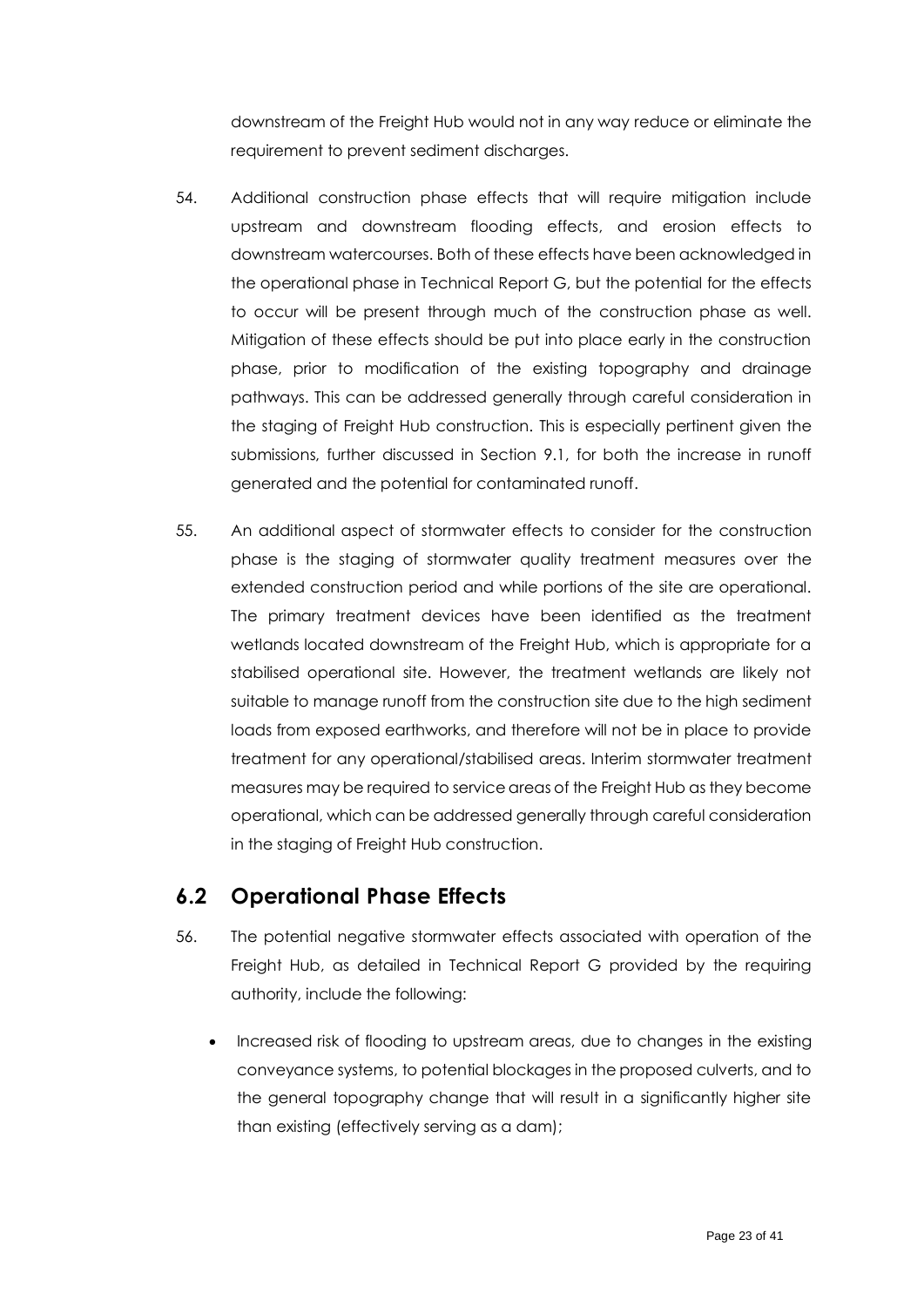- Increased risk of flooding to downstream areas due to more rapid passing of flows from upstream areas, loss of floodplain storage through site fill, and increased impervious surfaces generating more runoff;
- Loss of stream system habitat and fish passage through piping of the existing watercourses on the site;
- Deterioration of water quality in receiving systems due to the change in landuse on the site, both in terms of discharge of contaminated runoff and increased temperature of runoff;
- Erosion of receiving watercourses due to a change in hydrology on the site.
- 57. An additional effect that is not explicitly discussed in Technical Report G, except for a brief mention in Appendix B, is the disruption of surface water – groundwater interaction through development of the site. Overall, the increase of impervious surfaces on the site, and lining of stormwater management facilities to prevent infiltration of contaminants into the groundwater, may reduce the volume of stormwater that locally soaks into the ground. On the scale of the NoR this would not be expected to significantly effect existing groundwater takes or nearby deep bores (although this requires further assessment), but the localised reduction of soakage may result in undesired settling of fill beneath the Freight Hub. Assessment of this effect is outside the scope of this report, and is recommended to be considered during detailed design.
- 58. In general, the negative stormwater effects for the operational phase of the Freight Hub, as detailed in Technical Report G and for the purpose of the NoR, adequately characterise the range of expected stormwater effects that require consideration for mitigation.
- 59. The potential positive stormwater effects associated with operation of the Freight Hub, as detailed in Technical Report G provided by the requiring authority, include the following:
	- Reduced upstream flooding through upgrading of existing culverts under both the North Island Main Track and Railway Road
	- Improved fish passage through culvert upgrades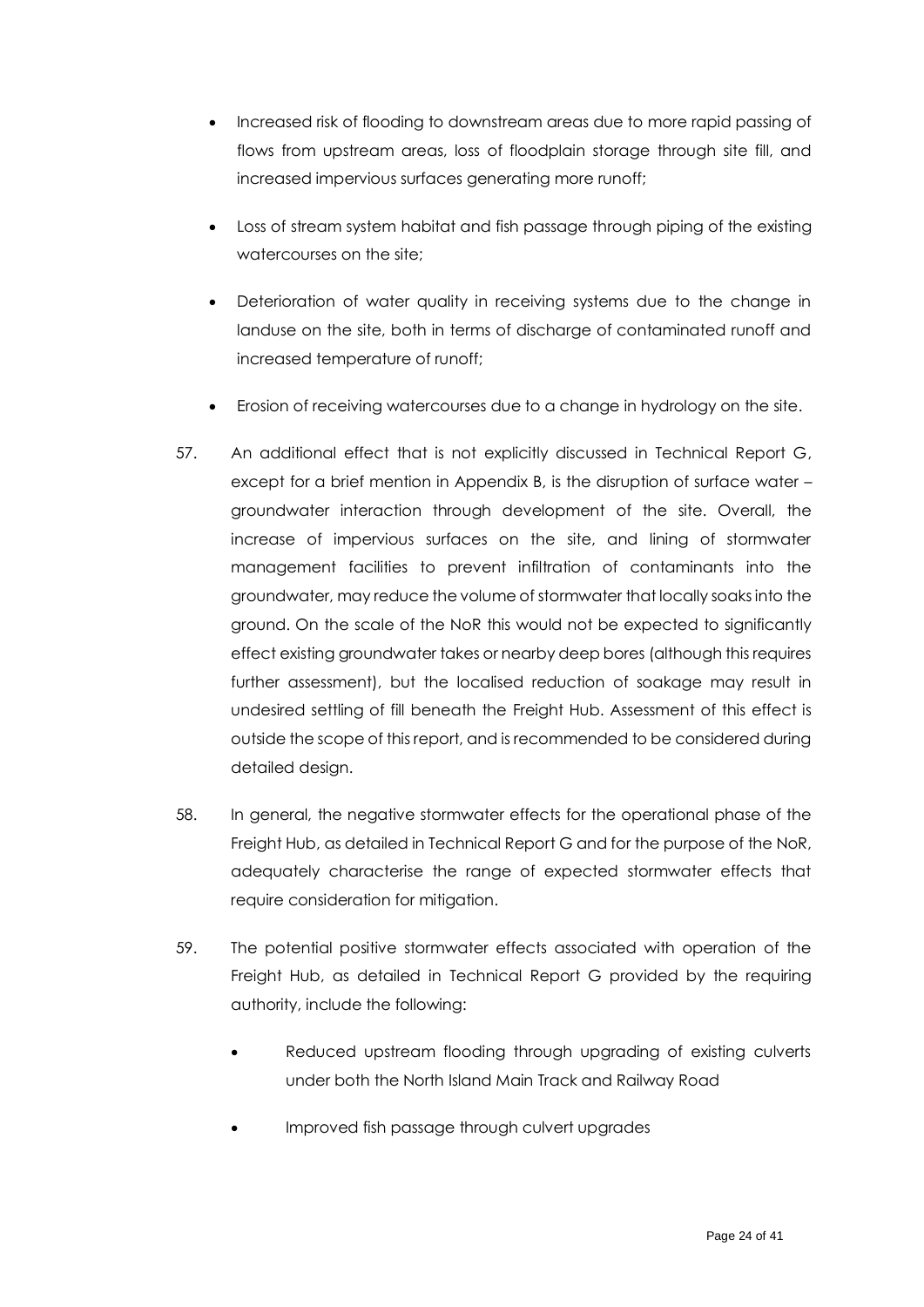- Improved stream environment through reconstruction of selected stream reaches through the site
- Reduced sediment loads through landuse change from rural to urban landuse and general stabilisation of exposed earth surfaces
- Reduced load on public water supply system from on-site rainwater collection and reuse
- Implementation of Best Management Practices to manage stormwater and flooding issues through comprehensive development of the site, rather than piecemeal development
- <span id="page-24-0"></span>60. Technical Report G notes that the positive effects summarised above "will be realised through the active consideration of them during the design and Site development phases." Our opinion is that it is important to emphasise this statement, and understand that the positive stormwater effects are derived from the mitigation of the negative effects, and from the general assumption that the existing site conditions provide a poor to negligible ecological function.
- 61. The s92 response provided by the requiring authority, specifically Attachment 6 Stormwater, included additional clarification on the extent of the positive stormwater effects described in Technical Report G, the AEE, and other NoR documents. Specifically, the following points are clarified:
	- The positive effect on fish passage from upgraded culverts is related primarily to the provision of permanent fish passage through the culverts, which is an improvement on the reported current conditions where passage is sometimes limited due to dry conditions and poor-quality stream form
	- The positive effect on stream environment relates only to the proposed restoration of the existing channel along the northern boundary of the site and is "not intended to imply there is an overall net positive gain"
	- The positive stormwater quality effects are associated primarily with the reduction of sediment and nutrient (i.e., nitrogen and phosphorus) contaminant loadings through removal of rural agricultural landuse
- <span id="page-24-1"></span>62. The s92 response clarifications on the positive effects were helpful and in our opinion better represent the complex and nuanced potential stormwater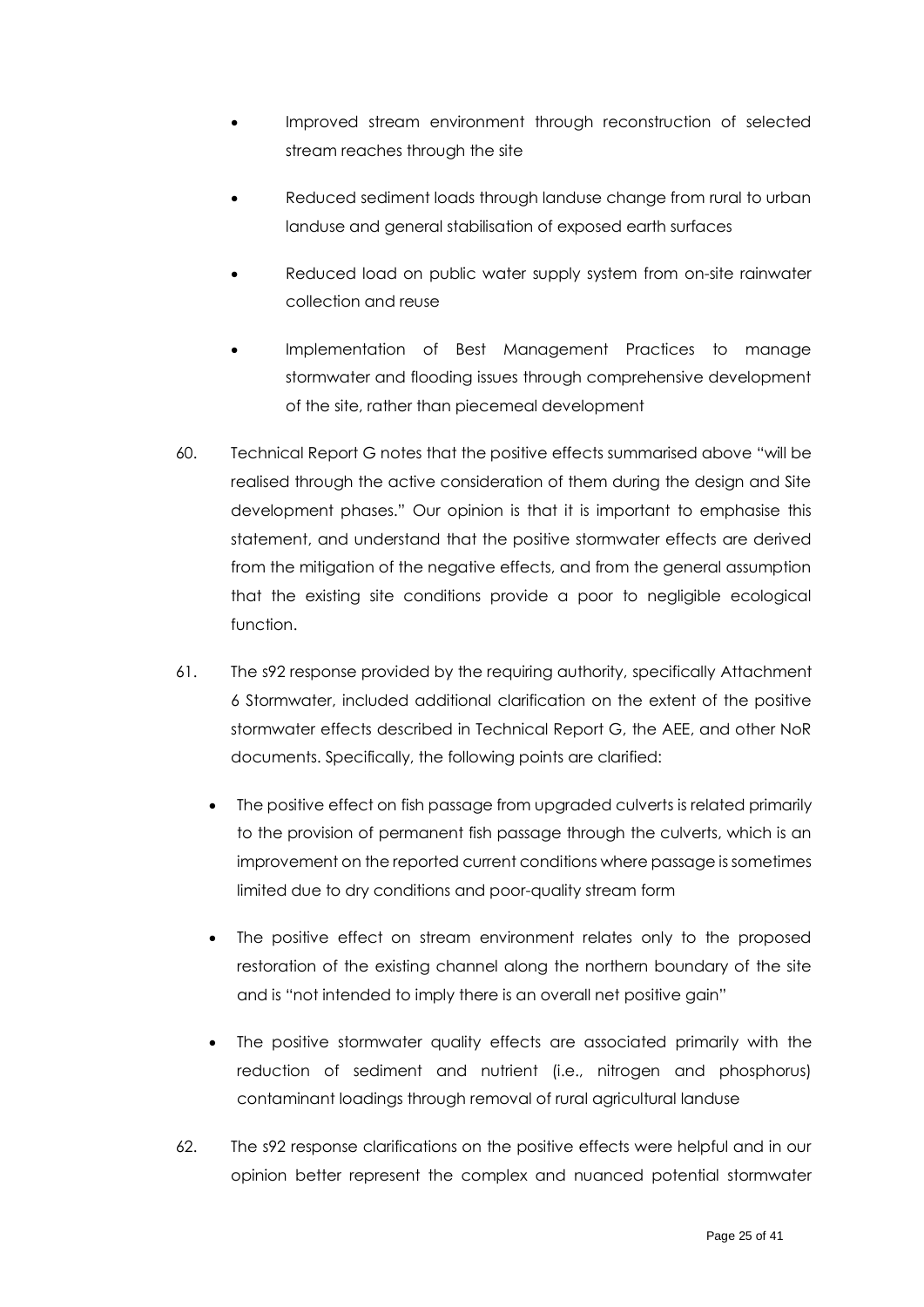effects of the Freight Hub. Although some ambiguities remain about several of the negative and positive effects relating to their extent and applicability to the site, in general the effects have been adequately described for the purpose of the NoR.

63. It is further noted, however, that there is a gap in identifying the effects during and following any possible future decommissioning of the Freight Hub site. This was not raised as part of the s92, but is relevant nonetheless; in particular, the risk of contamination discharge in stormwater runoff once the site is no longer being operated and maintained. It is expected that the potential for runoff contamination will persist after the site is decommissioned, incurring an obligation to restore the site to pre-development conditions, stabilise the site to mitigate contaminant mobilisation (similar to a landfill cap), or to maintain the stormwater management system until such time that contaminant risk is negligible.

#### <span id="page-25-0"></span>**6.3 Consideration of alternative sites, routes or methods**

- 64. The MCA site selection assessment methodology assigned a score from 1 to 5 to each potential Freight Hub location based on the estimated impact to resilience from geotechnical and flooding hazards, with 1 indicating low impact and 5 indicating high impact. The assigned scores accommodated both geotechnical and flooding hazard impact into a single number; however, the scores appear to appropriately acknowledge the relative flooding impact at each site, and we do not dispute the Resilience Assessment results. The requiring authority does not ignore the potentially challenging flood risk conditions at Site 3, the preferred location, due to the adjacent Mangaone Stream, as it is ranked as the highest flood impact among the three short-listed sites. We generally support the assessment that the flood impact can be managed and resolved at the detailed design stage for the preferred Freight Hub location.
- 65. Alternative methods for the conceptual sizing of stormwater mitigation measures were not employed in the assessment of stormwater flooding conditions at the proposed Freight Hub site, as documented in Technical Report G; however, the methods and outcomes of the assessment are considered appropriate for the purpose of the NOR.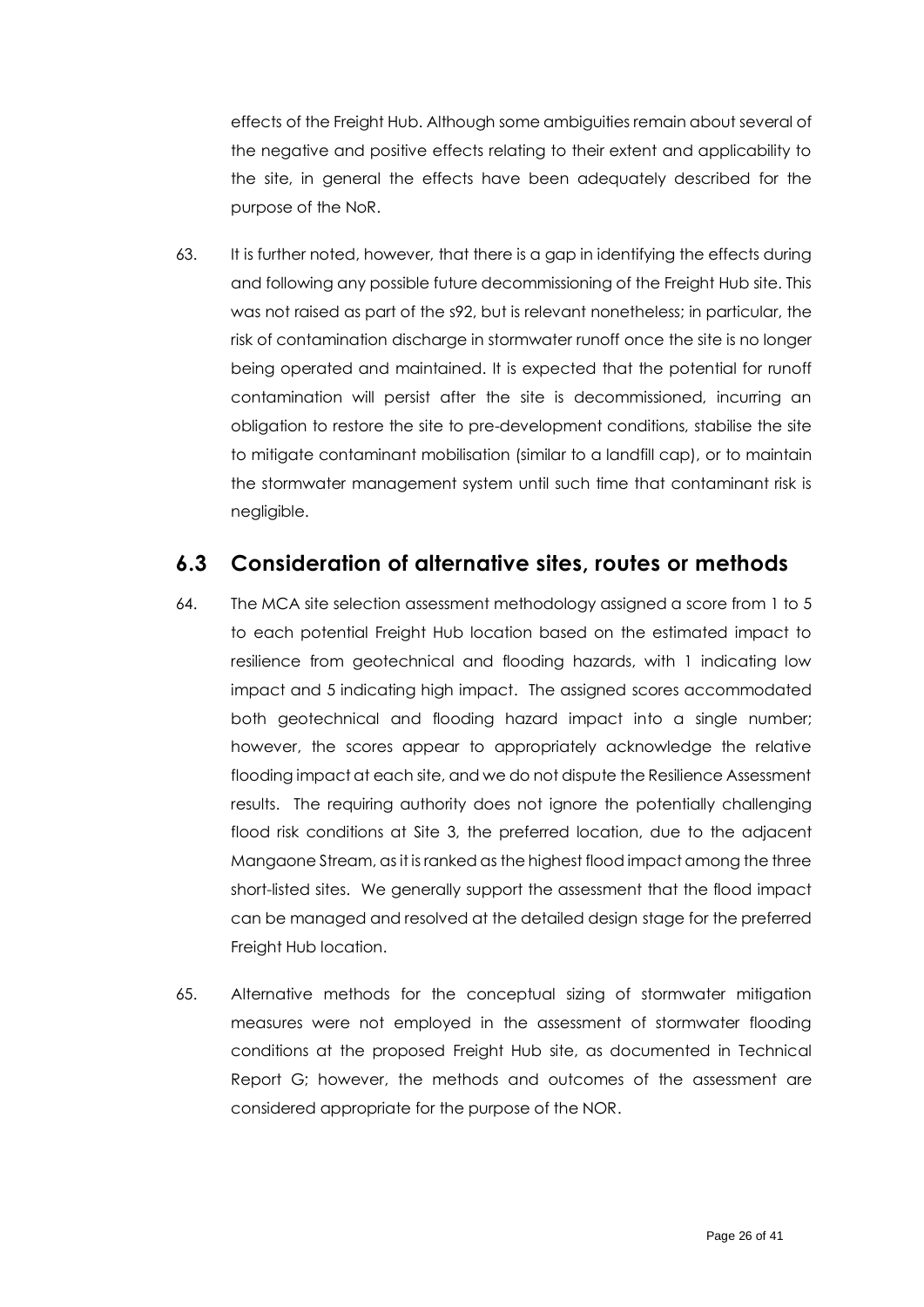# <span id="page-26-0"></span>**7 Mitigation of Effects**

- 66. The potential for effects related to stormwater runoff from the Freight Hub site are present for the entire life cycle of the facility, including construction, initial opening, full build-out operations and ultimate decommissioning. The potential stormwater effects related to each of these periods have been discussed in Section [6.](#page-21-1) The requiring authority provides a proposal for mitigation of these effects for both the construction and operational phases in their Technical Report G submitted with the NoR, specifically section 6 of the Technical Report. The suitability of the proposed mitigation measures is discussed in Sections [7.1](#page-26-1) and [7.2](#page-27-0) below for construction and operational phases, respectively. No mitigation measures have been proposed for decommissioning of the site.
- 67. In addition to the mitigation of direct effects from stormwater runoff, the measures described by the requiring authority in Technical Report G have been used to support mitigation for other technical disciplines, specifically ecology and landscape and visual effects. These effects and their mitigation are discussed in detail in the evidence reports of Justine Quinn (ecology) and Chantal Whitby (landscape and visual effects); commentary on these effects related to the form or function of the stormwater mitigation measures is included in Section 7.3 of this report, primarily to support the evidence of Ms Quinn and Ms Whitby.

### <span id="page-26-1"></span>**7.1 Mitigation of Construction Phase Effects**

68. Mitigation of stormwater effects during the construction phase of the Freight Hub are proposed to include typical erosion and sediment control measures, such as staging of work to limit exposed earthworks areas, construction of clean water diversions around the site, stabilisation of exposed areas promptly after completion of earthworks, and use of the proposed stormwater attenuation basins for sediment capture. This level of detail is considered appropriate at the NoR stage. A detailed erosion and sediment control plan will need to be developed by the requiring authority as part of future resource consent and engineering approval applications, as per typical procedure, and this requirement is recommended to be captured in the NoR conditions for completeness.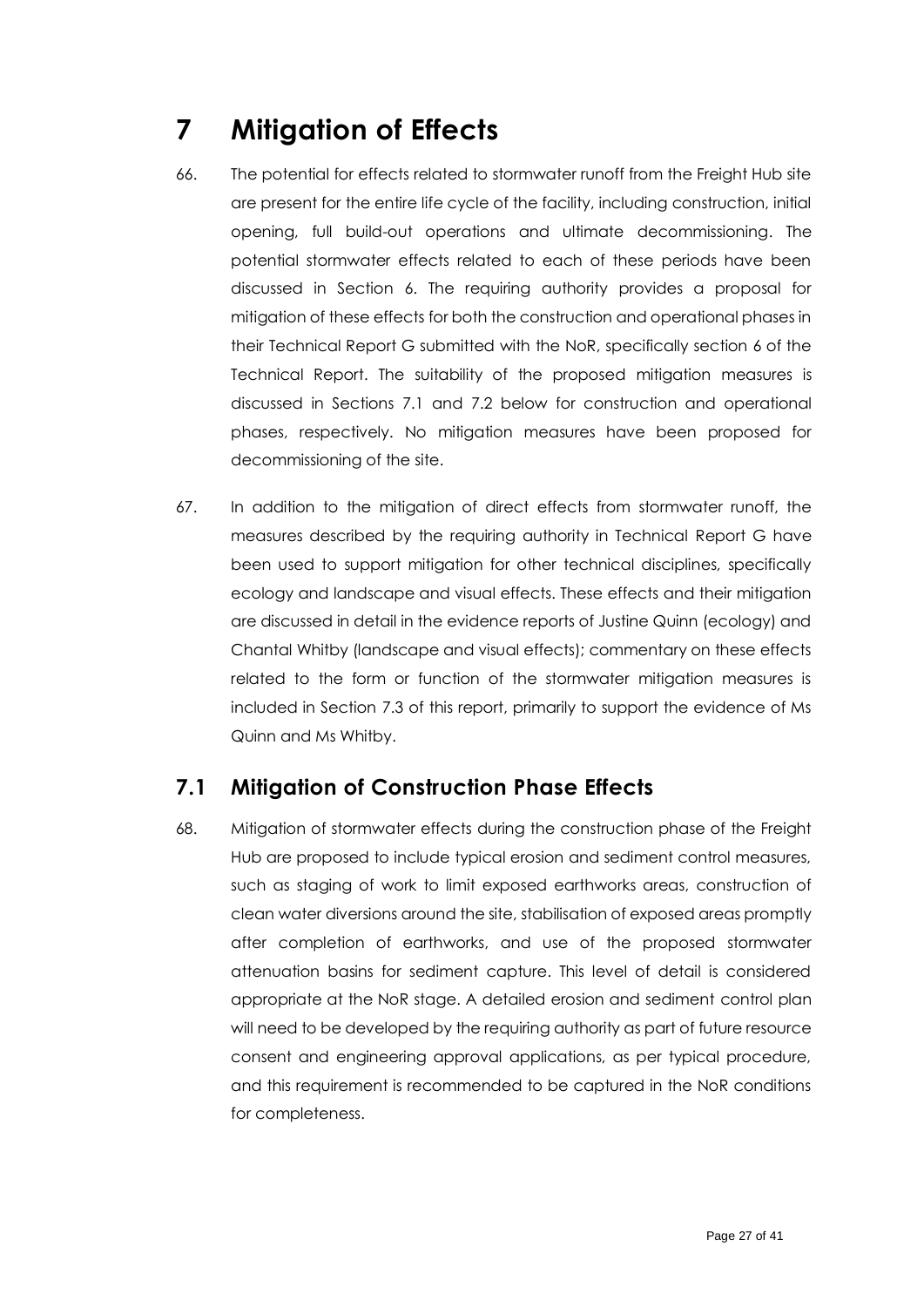- 69. Although not relevant at the NoR stage, we would like to point out that special consideration will need to be given to the existing waterways. Should any of the proposed stormwater features (i.e., attenuation basins) be used for erosion and sediment control, staging will need to be considered in detail, especially as it pertains to maintaining existing waterways and preventing sediment transfer.
- 70. Stormwater attenuation must also be provided during the construction phase, particularly since the construction of the Freight Hub will occur over many years and significant increases to stormwater runoff will occur during that period. Details on the staged management of increased stormwater runoff over the construction period are recommended to be required as part of future resource consent, building consent, and engineering approval applications by the requiring authority. Proposed mitigation measures should be included in the Stormwater Management Framework and encompass the entire construction phase(s).

#### <span id="page-27-0"></span>**7.2 Mitigation of Operational Phase Effects**

- 71. The potential stormwater effects that could result from the NoR can be broadly grouped into those effects related to changes in the water balance of the site and those related to changes in the types and amounts of contaminants present in the stormwater discharge. For the purpose of this report, the first group of effects will be referred to as the stormwater quantity effects and the second group as the stormwater quality effects.
- <span id="page-27-1"></span>72. The stormwater quantity effects related to operation of the Freight Hub primarily include flooding and erosion in the areas upstream and downstream of the site, but also include the ecological connectivity and function of existing drainage pathways through the site, and the recharge of water into local groundwater aquifers. The proposed mitigation measures described in Technical Report G by the requiring authority generally address these effects; commentary on the suitability of the proposed measures is provided below:
	- Large culverts to maintain stream flows from the upstream catchment, thereby mitigating flood risk to upstream areas, have been conceptually provided in the NoR and are generally considered acceptable for flood mitigation purposes. Sizing of the culverts needs to be confirmed as part of the Stormwater Management Framework as they will be required for Construction and Operational phases. The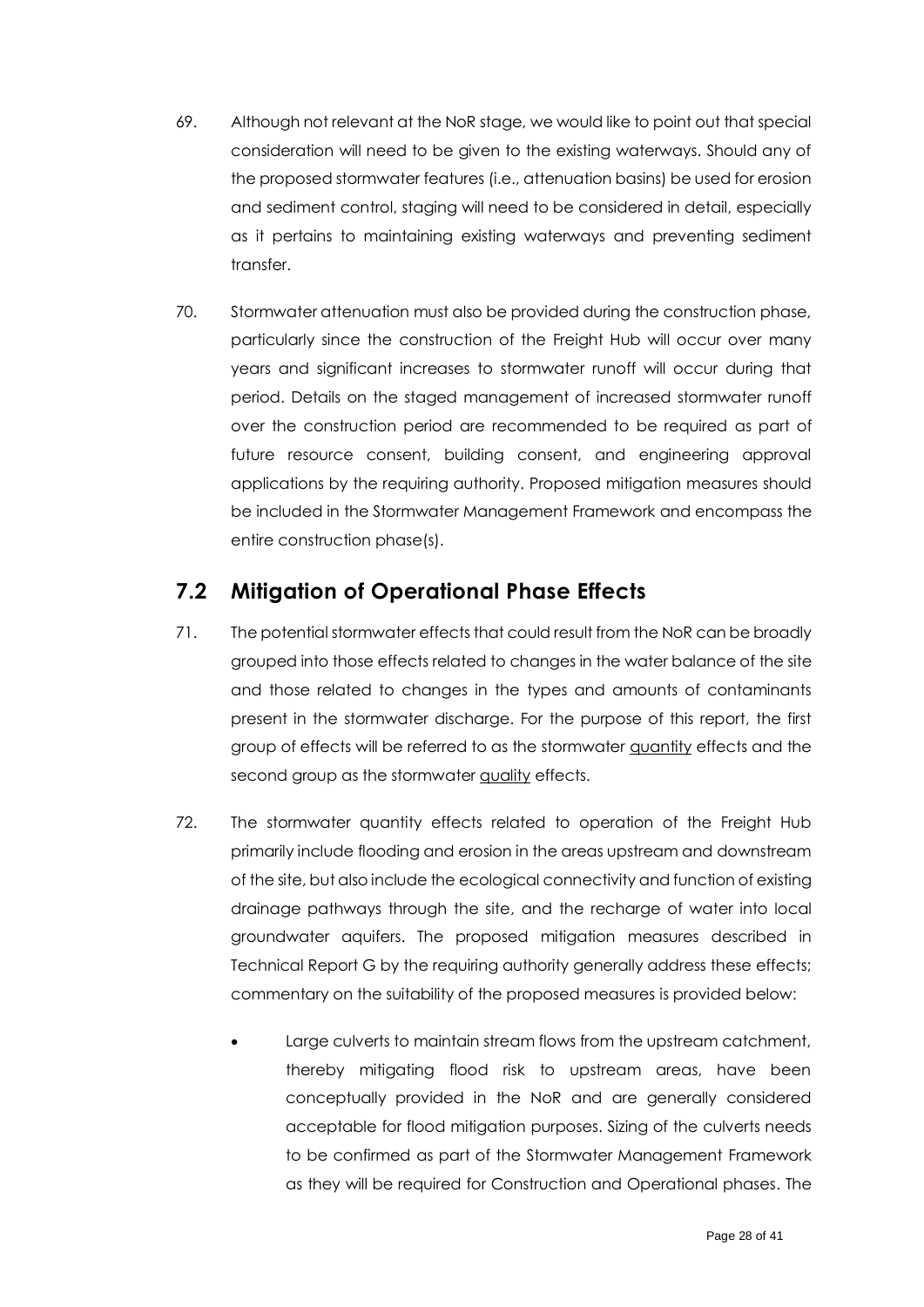effect of piping open drain flow will need to be assessed, which includes velocity, erosion, and potential flooding effects due to concentration of flows.

- Stormwater detention to control runoff peak flows, thereby mitigating flood risk to downstream areas, has been provided at a conceptual level with the proposed attenuation facilities. The level of detail provided is considered appropriate for the NoR. However, other factors in the Mangaone Stream system may require additional control of peak flows or runoff volumes—for example, flow capacity limitations may be present downstream. This needs to be confirmed with Horizons Regional Council at the resource consenting stage. No comment was provided specifically on this in the submissions.
- Potential flooding effects related to loss of floodplain storage through site filling are not well characterised, and there is no clear mitigation offered for these effects that consider the extent of floodplain storage loss. Encroachment of the site into the 0.5% AEP flooded area of the Mangaone Stream, as indicated in the NoR submission, may create flooding effects for areas located upstream of the Freight Hub along Mangaone Stream, including Bunnythorpe, or immediately downstream of the Freight Hub. Potential mitigation measures for these effects should be identified in the Stormwater Management Framework that is recommended to be required in the NoR conditions.
- Downstream erosion effects are generally dismissed in Technical Report G due to the requiring authority's understanding that all streams within the area, including the Mangaone Stream, have been highly modified. We do not agree with this assessment of the erosion effect, and the requiring authority has not provided a robust assessment of the affected streams to support this claim. Regardless of the historical legacy of stream modification, increases in stormwater volume has the potential to incur erosion in downstream watercourses, leading to sediment releases and damage to aquatic and ripairan habitats. Site visits also reveal that some of the waterways through the site are not well formed, and therefore channelising this flow will likely cause an effect downstream.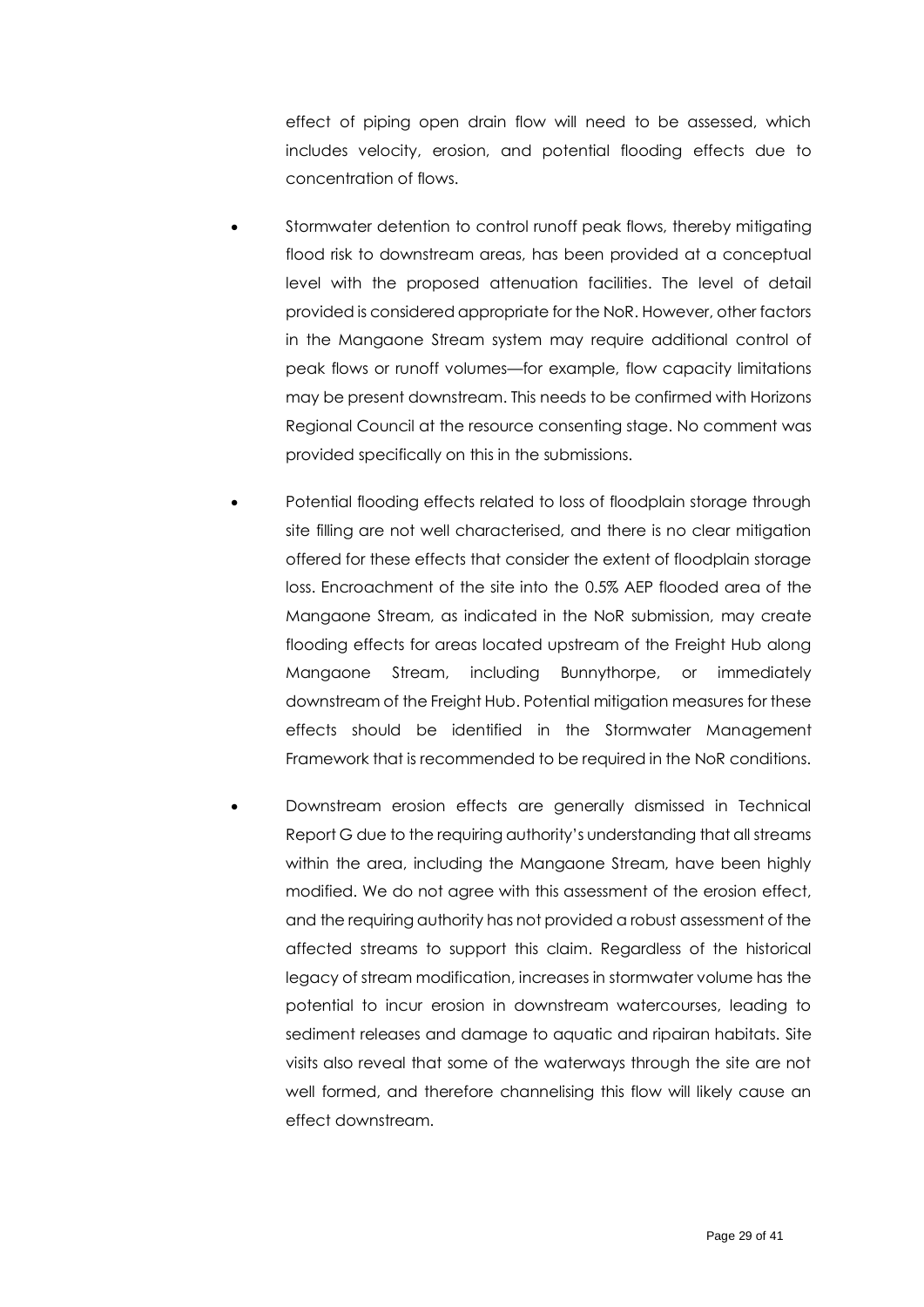- The ecological connectivity of streams from downstream of the NoR to upstream areas is conceptually provided in Technical Report G through indication that fish passage measures can be incorporated into the culverts at the design stage. It is recommended that the NoR conditions include the requirement that the culverts be designed according to the "Stream Simulation" methodology to provide what is currently considered to be the most effective means of fish passage, particularly considering the extreme length of the proposed culverts.
- Stormwater effects to groundwater are proposed to be considered as part of the Stormwater Management Framework outlined in Technical Report G; no details on potential effects are provided with the NoR submission.
- <span id="page-29-0"></span>73. The stormwater quality effects related to operation of the Freight Hub primarily include social and ecological impacts from impaired water quality. The proposed mitigation measures described in Technical Report G by the requiring authority generally address these effects; commentary on the suitability of the proposed measures is provided below:
	- Preliminary sizing of stormwater treatment wetlands has been provided with the NoR submission, to be co-located with the proposed detention facilities. The level of detail provided for the stormwater wetlands is considered appropriate at this stage.
	- Discussion of additional at-source contaminant management is also included in Technical Report G, including additional Low Impact Development stormwater techniques (i.e., raingardens, stormwater reuse), and the isolation of high-risk contaminant areas such as fuel storage areas, log yard, refueling areas and hazardous substance storage areas. The level of detail provided is considered appropriate at this stage, as these mitigation measures will typically not impact the overall designation area. As well, these measures are proposed to be considered as part of the Stormwater Management Framework oulined in Technical Report G.
- 74. We generally support the proposed stormwater mitigation measures detailed by the requiring authority, with the caveat that the level of detail provided is sufficient only for the purpose of confirming the NoR designation. Significant design and assessment work remains to be completed by the requiring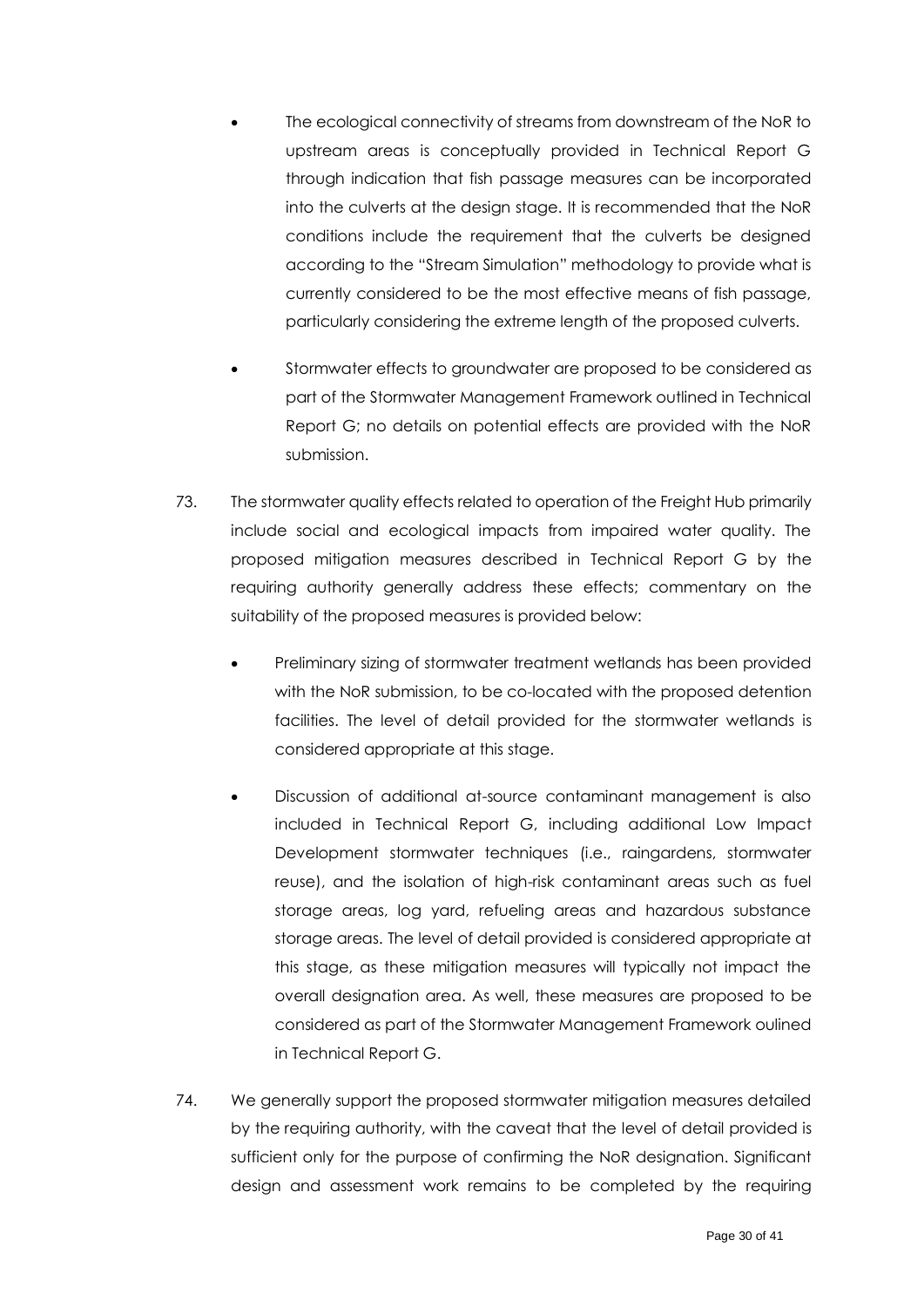authority to deliver on the assumptions stated in Technical Report G in the NoR application.

### <span id="page-30-0"></span>**7.3 Mitigation of Ecology and Landscape Effects**

- 75. The primary ecology effects resulting from stormwater effects include fish passage obstruction, impaired habitat from poor water quality, and impacts to existing wetlands that may exist on the site. The first two of these effects are already sufficiently addressed throughout this report. Impacts to existing wetlands on the site is not explicitly considered in this evidence report; however, to support the evidence of Ms Quinn on this matter it is important to understand the form and function of a typical stormwater treatment wetland in considering the ability of the wetland to provide ecological function comparable to a natural wetland (see paragraph [77\)](#page-30-1).
- 76. In general, assessment of landscape and visual effects is not explicitly considered in this evidence report; however, to support the evidence of Ms Whitby on this matter it is important to understand the form and function of a typical stormwater treatment wetland in considering the ability of the wetland to provide "natural character" (see paragraph [77\)](#page-30-1).
- <span id="page-30-1"></span>77. A stormwater treatment wetland does not support a water balance or contaminant profile comparable to a natural wetland. Stormwater wetlands are inundated more frequently and to a greater depth than typical natural wetlands, which can effect both the habitat preferences of aquatic organisms and the range of plant species that can survive in the wetland. By design, stormwater wetlands also receive water that has higher levels of contaminants than typical natural wetlands, with similar resulting effects to habitat preferences for aquatic organisms and range of suitable plant species. These differences between engineered stormwater wetlands and natural wetlands will impact the mitigation effectiveness for both ecology and landscape effects, as described more completely in the evidence reports of Ms Quinn and Ms Whitby. It will be important that, as part of the Stormwater Management Framework, all objectives are met in terms of stormwater quantity and quality management, ecological and landscape effects.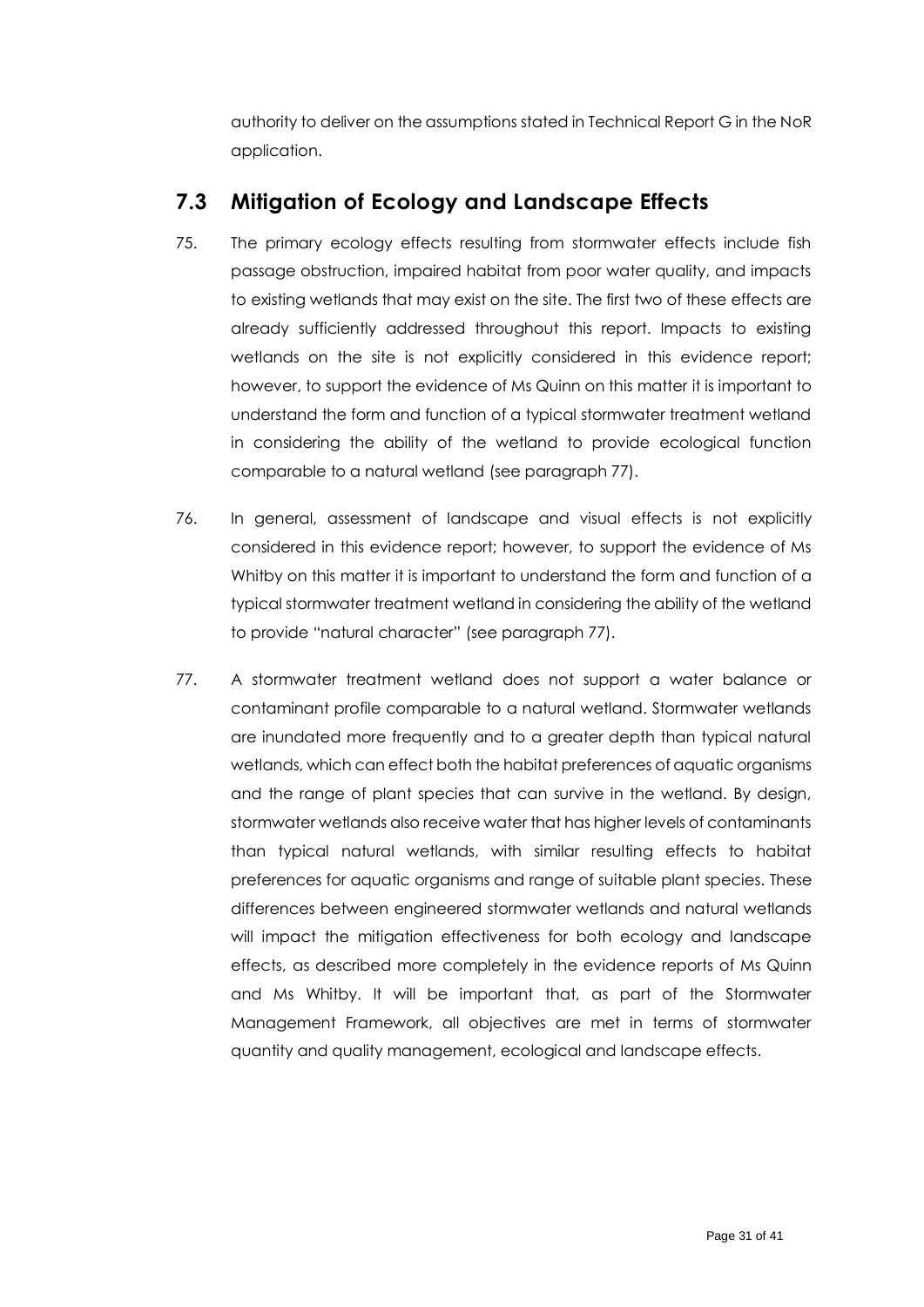## <span id="page-31-0"></span>**8 Summary of NoR Effects and Mitigation Assessment against Statutory Framework**

78. Sections 6 and 7 of this report include a technical assessment of the effects and mitigation of the NoR with respect to stormwater management and associated topics. This assessment was completed in the context of the Statutory Framework outlined in Section 3.5 of this report. For completeness and ease of reference, a summary of the assessment relevant to each of the key planning documents is presented in this section.

### <span id="page-31-1"></span>**8.1 Palmerston North City Council District Plan**

- 79. Assessment of the NoR against the PNCC District Plan was completed in the context of an anticipated "industrial" zoning for the NoR in the future, away from the predominately rural zoning that exists currently. Many of the District Plan provisions will become relevant only as the NoR moves forward into design; however, some concerns identified include:
	- Downstream erosion: there is insufficient evidence provided in the NoR submission to determine if the proposed stormwater mitigation will be effective in minimising incremental stream erosion
	- Natural hazards: the potential effects of the Freight Hub on the flooded area of the Mangaone Stream under the 0.5% AEP event remain unclear, and it is recommended that this be assessed as part of the Stormwater Management Framework
- 80. Portions of the NoR are currently zoned under section 12A of the District Plan as the North East Industrial Zone. The District Plan provisions for the North East Industrial Zone require attenuation for the 1% AEP rainfall event, with is consistent with what has been provided in the NoR. The District Plan also requires retention of the first 5 mm of a 24-hour rainfall event, and the reservation of 10% of total site area for the purpose of stormwater management. If the entire NoR is assessed against these criteria, the space allocated for stormwater management may be inadequate; however, it is not clear that this will be the case, particularly since the entire NoR site is not currently zoned under section 12A.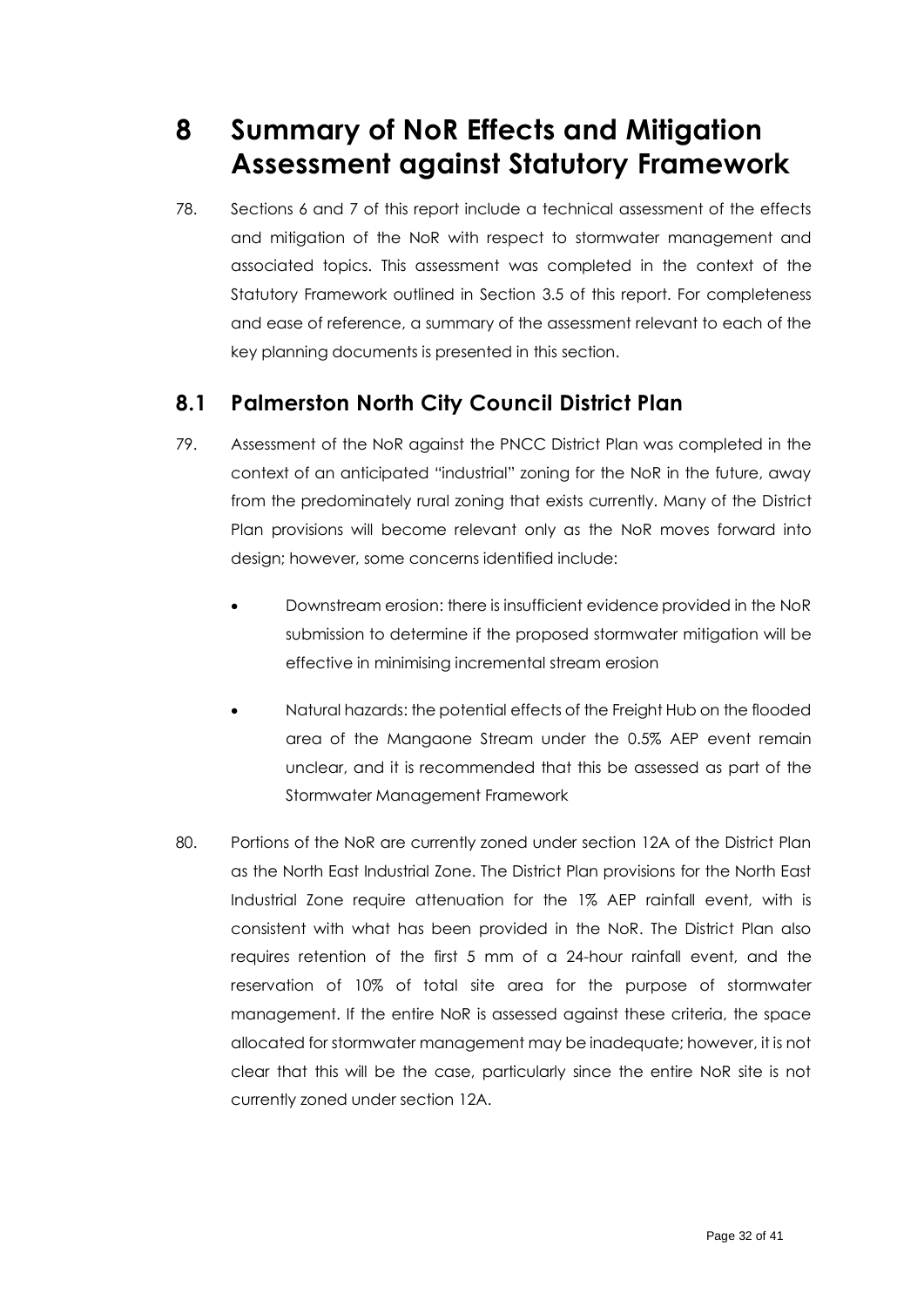### <span id="page-32-0"></span>**8.2 Horizons Regional Council One Plan**

81. The policies and objectives of the Horizons Regional Council One Plan, some of which are summarised in Section [3.5.5](#page-15-0) of this report, relate broadly to the potential flooding, erosion and ecological effects of stormwater discharges. It is our opinion that the NoR currently considers these potential effects at an appropriate level of detail, with the understanding that significant analysis and design will be undertaken by the requiring authority during detailed design to confirm the extent and magnitude of the effects and associated mitigation. This understanding is represented through the completion of the proposed Stormwater Management Framework, described in Appendix B of Technical Report G, which is recommended to be explicitly included in the NoR conditions.

### <span id="page-32-1"></span>**8.3 National Policy Statement for Freshwater Management 2020**

- 82. A summary of our assessment of the NoR effects and mitigation in relation to some of the relevant policies of the NPS FM are included in the paragraphs below.
- 83. Policy 3: Freshwater is managed in an integrated way that considers the effects of the use and development of land on a whole-of-catchment basis, including the effects on receiving environments.
	- The NoR does consider effects on a whole-of-catchment basis, but with a particular focus on the watercourses that flow through the site as opposed to effects to downstream areas. Generally, the impacts of the proposed activity on the downstream receiving environment are not well detailed in the NoR, and the proposed mitigation is highly conceptual in nature. However, there is significant latitude to enhance stormwater management performance of the proposed activity as part of the development of the Stormwater Management Framework in a manner that does not impact the overall land requirement or layout of the site.
- 84. Policy 4: Freshwater is managed as part of New Zealand's integrated response to climate change.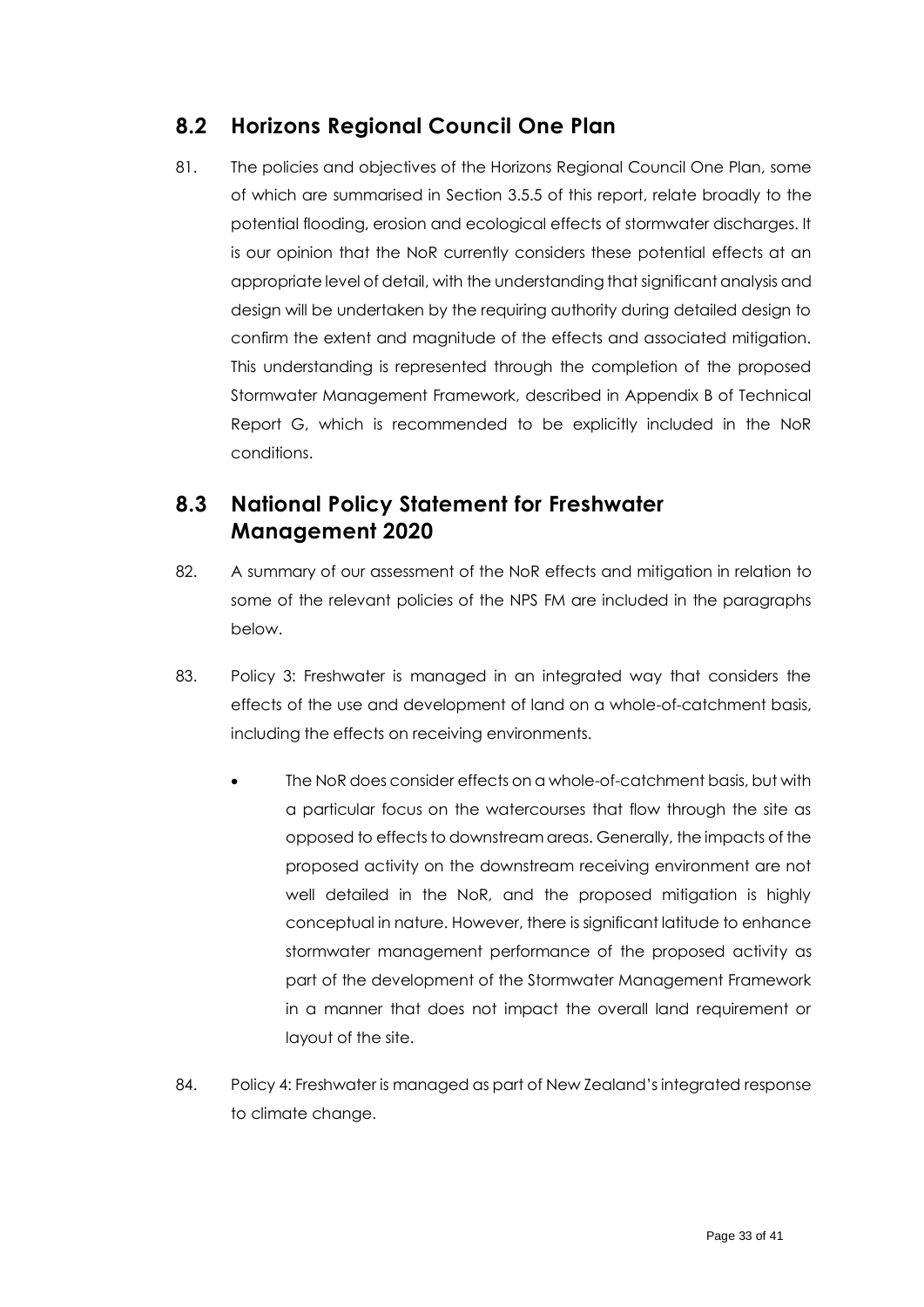- Climate change in line with the requirements of the PNCC Engineering Standards for Land Development has been considered in the requiring authority's technical documentation for the purpose of flood mitigation and conveyance.
- 85. Policy 5: Freshwater is managed through a National Objectives Framework to ensure that the health and well-being of degraded water bodies and freshwater ecosystems is improved, and the health and well-being of all other water bodies and freshwater ecosystems is maintained and (if communities choose) improved.
	- It is noted in the NoR documentation that the current health of the watercourses on the site is poor with negligible ecological value (although this is questioned in the ecology evidence of Ms Quinn). Although mitigation and enhancement is provided in localised areas, such as the section of naturalised stream adjacent to the north boundary of the NoR, as a whole the NoR has not sufficiently demonstrated that the health and wellbeing of freshwater will be maintained or enhanced within the site boundaries, due primarily to the significant reduction in overall stream length and habitat area.
- 86. Policy 7: The loss of river extent and values is avoided to the extent practicable.
	- The extent of river loss on the NoR site is high. Although this may be unavoidable considering the proposed activity, the mitigation outlined in the NoR documents does not appear to be proportional to the extent of the river loss, as measured through total length of channel, and the ecological values of the existing watercourses are not well understood by the requiring authority.
- 87. Policy 9: The habitats of indigenous freshwater species are protected.
	- Similar to Policy 7, the ecological values of the existing watercourses are not well understood by the requiring authority, and the potential impacts to existing habitats are not well quantified, either within the NoR site or in downstream environments.
- 88. Policy 13: The condition of water bodies and freshwater ecosystems is systematically monitored over time, and action is taken where freshwater is degraded, and to reverse deteriorating trends.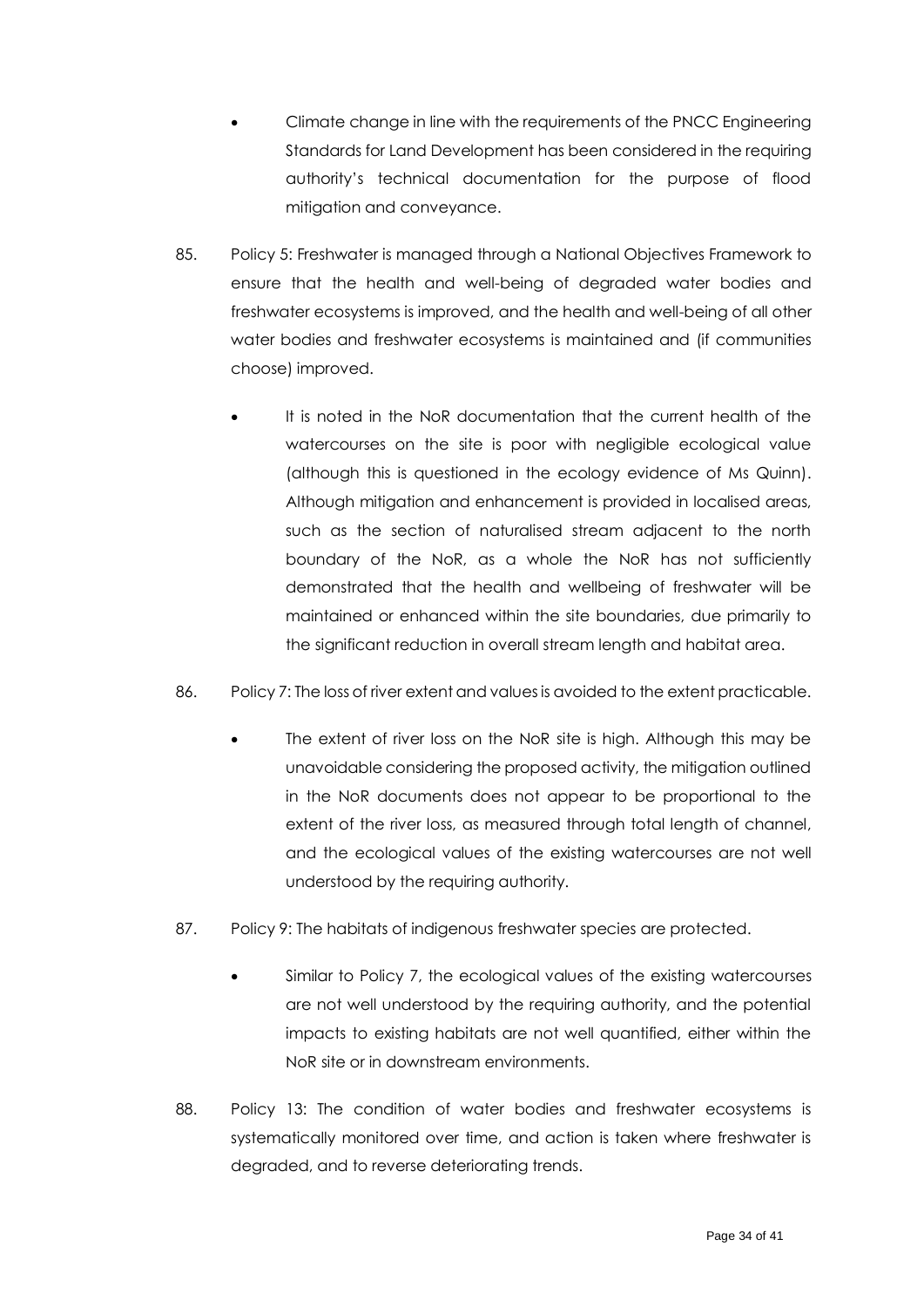- Consideration of this policy should be made in the NoR conditions through the requirement for long-term monitoring of the stormwater management system and the affected and receiving environments.
- 89. In general, the NoR does not provide enough evidence to show that it meets the NPS FM; however, we do believe that the detail of assessment undertaken is appropriate for the NoR. The Stormwater Management Framework that is recommended to be required in the NoR conditions will need to give effect to the NPS FM.

### <span id="page-34-0"></span>**8.4 Resource Management (National Environmental Standards for Freshwater) Regulations 2020**

- 90. The requiring authority has noted throughout the NoR documents that culverts will be designed and installed with consideration of fish passage. The NES F would require that this be done in accordance with "stream simulation" culvert requirements as detailed in the New Zealand Fish Passage Guidelines to be considered a permitted activity. There is insufficient information in the NoR documents to detemine the activity classification at this time, but it is expected that this information would be provided by the requiring authority during further consenting stages.
- 91. The NoR includes several large culverts that will effectively replace the existing watercourses on the site, including one in excess of 600 metres in length. Key concerns around these long culverts include the following:
	- The interior of the culvert will be permanently dark, which may impact the behaviour of fish species and their willingness to pass through the entire length of the culvert. The effect of light on the passage behaviour of fish are poorly understood in industry and academia, particularly over the extreme lengths proposed in the NoR, and a precautionary approach is recommended when assessing effects and designing the culverts.
	- The ability of any authority to effectively maintain fish passage conditions within a culvert of these lengths will be limited; provisions for maintenance access should be included when these culverts are designed, such that inspections and maintenance can be carried out in a manner that is safe and cost-effective.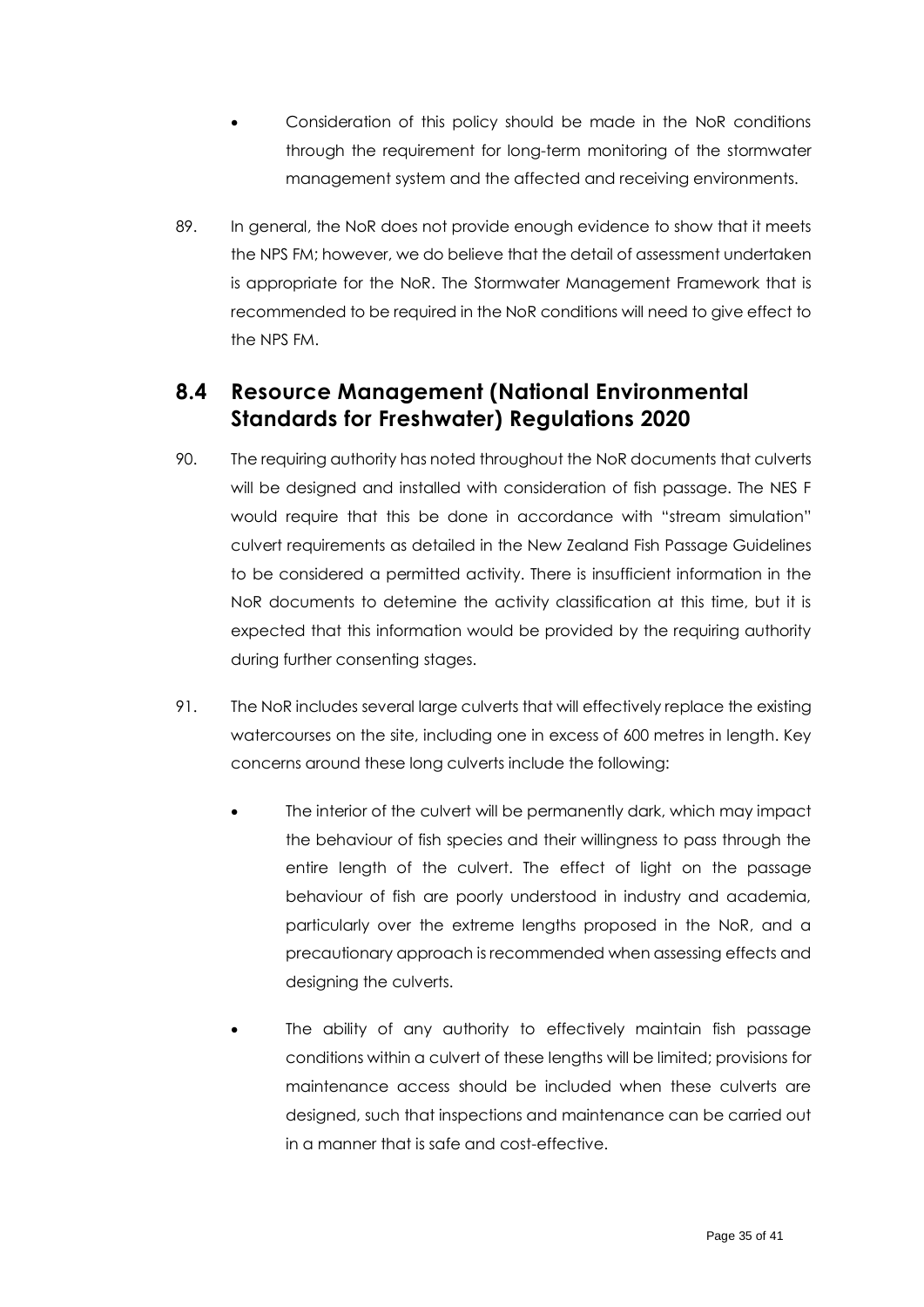The requirement to provide a culvert width to accommodate the entire bankfull channel of the existing watercourses, with an appropriate amount of substrate embedment or an open culvert bottom, may incur significant cost to the requiring authority which may not have been fully anticipated. It is recommended that these dimensions be established as part of the Stormwater Management Framework early in the design phase to reduce this risk.

## <span id="page-35-0"></span>**9 Review of Submissions**

- 92. There were a total of 24 submissions relating to stormwater and flooding elements of the NoR. Our analysis of the submissions is categorised under the following sub-topics:
	- stormwater and flooding effects;
	- environmental effects; and,
	- use, storage or transport of hazardous substances.

### <span id="page-35-1"></span>**9.1 Stormwater and flooding effects**

- 93. Many of the submissions submissions have highlighed the existing flood hazard, which includes the lack of adequate infrastructure to service the current level of development. Submitters either oppose the NoR because they state it will worsen the existing situation, or state that the development will provide an opportunity to improve the infrastructure in the area.
- 94. Eighteen submissions<sup>1</sup> oppose the NoR due to concerns that the development will worsen the existing flood hazard, which has been noted to occur in the vicinity of Clevely Line (**S1/Watson**, **S4/Hill**, **S81/Tipene**), Te Ngaio Road (**S1/Watson**, **S61/O'Reilly**), Kairanga-Bunnythorpe Road (**S4/Hill**), and Sangsters Road (**S4/Hill**).
- 95. **S22/F.Hurley**, **S26/P.Hurley** and **S86/J.Hurley** specifically note that wastewater overflows currently occur during rainfall events, likely due to cross-connections

<sup>1</sup> S1/Watson, S2/Bradley, S4/Hill, S22/F.Hurly, S26/P.Hurly, S36/Thompson, S37/I.Harvey, S38/L.Harvey, S47/Fox, S61/O'Reilly, S62/Chapman, S70/Thomas-Crowther, S77/Bent, S81/Tipene, S84/Carey, S86/J.Hurly, S89/Houghton.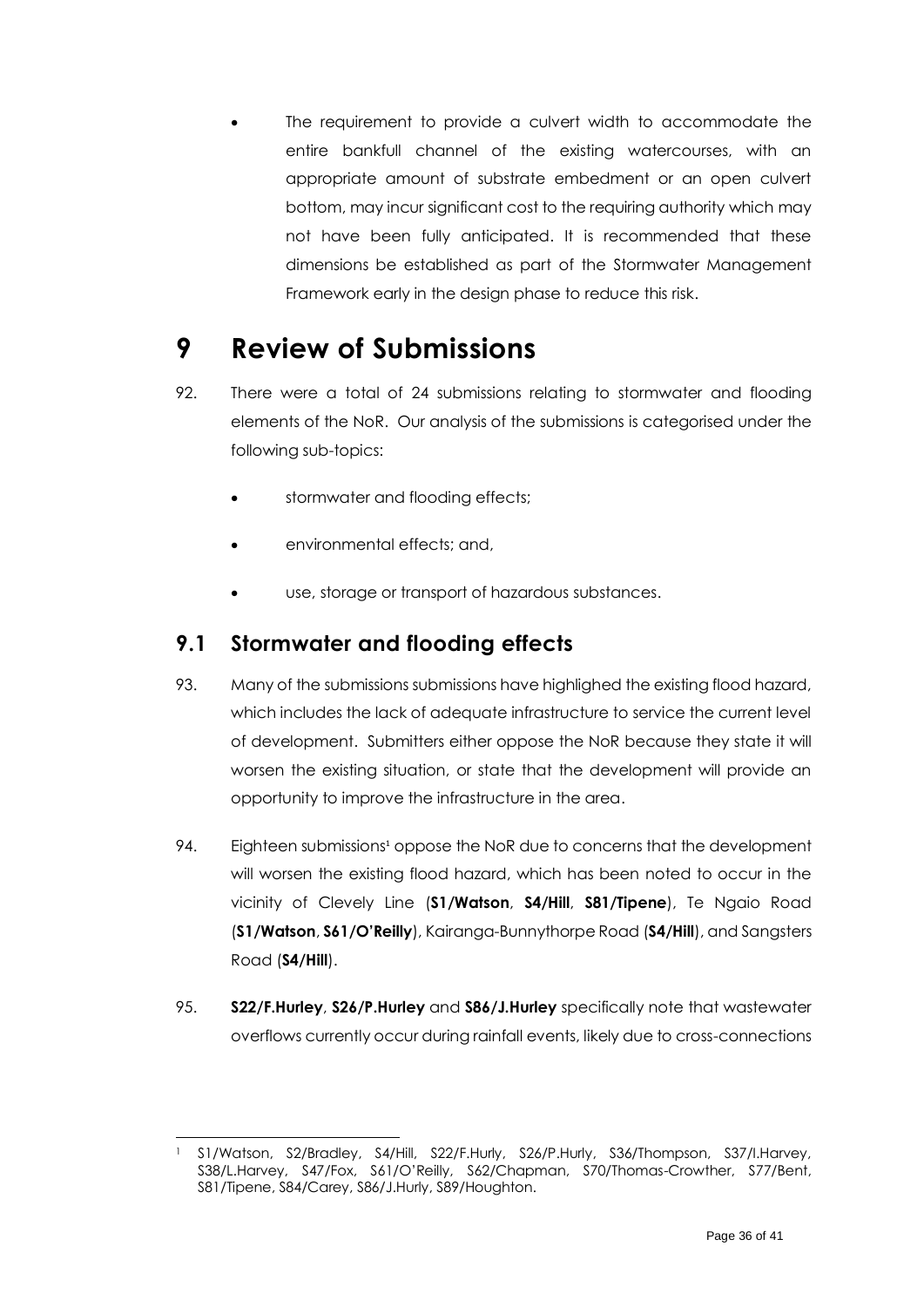between the existing stormwater and wastewater networks or high infiltration and inflow into the wastewater network.

96. Three submissions<sup>2</sup> flag the potential development as an opportunity to improve infrastructure in the area. Although flooding currently occurs, controls imposed upstream to protect the rail hub may provide additional benefit to the downstream catchment.

#### **Response**

- 97. This evidence has been prepared to evaluate whether or not enough space has been designated to appropriately mitigate stormwater/flooding concerns. As such, we understand that detailed assessment of stormwater effects and design of mitigation measures has not yet been undertaken. We agree with **S4/Hill**, **S47/Fox**, **S61/O'Reilly** and **S77/Brent** that further assessment is required; however we do not believe this to be necessary for the NoR and is best addressed at the regional consenting stage.
- 98. Although we understand that the designated area is located within flood prone land, the applicant will need to give effect, at a minimum, to Objective 9-1 of the One Plan (refer paragraph [36\)](#page-15-1). The policies under Chapter 9 of the One Plan relate to mitigating risk caused by building within a floodplain. **S20/Horizons** refers to a high-level meeting between KiwiRail and Horizons Regional Council to discuss stormwater effects. The submission does not comment on whether or not technical work is sufficient to inform an assessment of environmental effects, but support the NoR regardless.
- 99. The submissions have also raised specific concerns around a possible combined system in the area that results in wastewater overflows. Although it is not the responsibility of KiwiRail to resolve these existing issues, we agree that this issue needs to be considered and that the situation should not be worsened as a result of development, for example through exacerbation of flooding impacts from the Mangaone Stream that may be affecting the piped reticulation. This may require further assessment and network upgrades by the Palmerston North City Council to enable development to move forward.
- 100. We further recommend that Palmerston North City Council undertake an assessment of the wastewater overflows noted to have occurred, and

<sup>2</sup> S18/Stafford, S23/Tate, S24/Z.Park.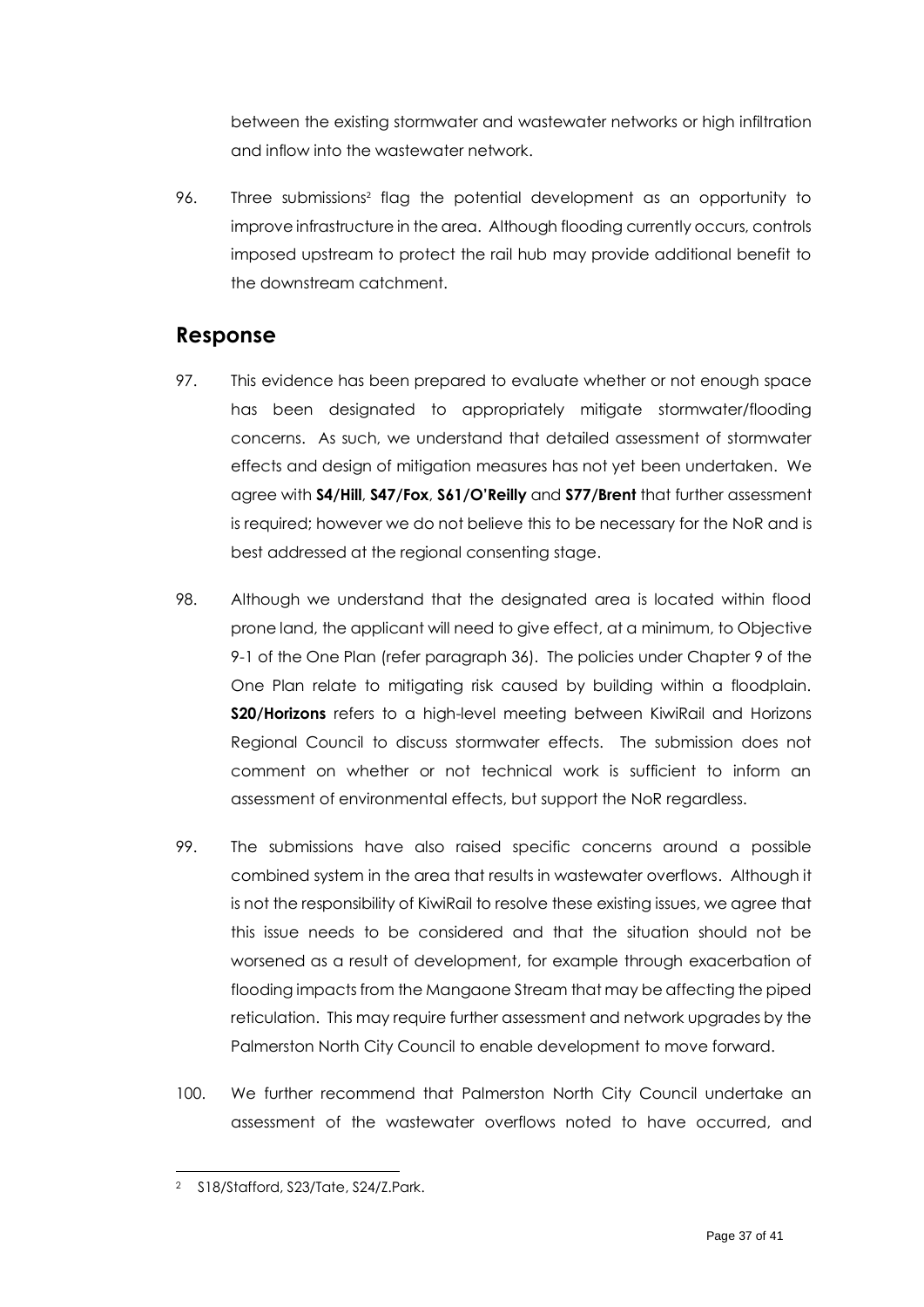comment on what upgrades would be required in order to facilitate the KiwiRail development.

101. We do not believe that sufficient analysis has been undertaken to determine if the mitigation proposed by the development will improve flooding conditions downstream. Similar to the above, it is also not the responsibility of KiwiRail to improve conditions downstream of the site. This may be an outcome of development, but should not be considered a reason to proceed unless this aligns with other infrastructure works planned for the area. We therefore recommend that Palmerston North City Council review potential infrastructure upgrades that may benefit from KiwiRail development.

#### <span id="page-37-0"></span>**9.2 Environmental effects**

- 102. Several submissions have highlighted the potential risks to the environment as a result of general development of the site, as well as specific operations proposed in the area. Similar to the flooding effects discussed above, submitters either oppose<sup>3</sup> the NoR because they believe the change in land use will degrade the existing waterways, or support<sup>4</sup> the NoR because they believe that, based on the submission by KiwiRail, they will improve the natural environment.
- 103. The submissions are in general accordance with the points raised in paragraphs [72](#page-27-1) and [73](#page-29-0) regarding mitigation of operational phase stormwater effects, i.e., that stormwater mitigation is possible but dependent on effective design and implementation, which will be clarified through the proposed Stormwater Management Framework and detailed design.

#### **Response**

104. This evidence has been prepared to evaluate whether or not sufficient consideration has been given to the environmental effects posed by the development. As per our response in paragraphs [60](#page-24-0) through [62,](#page-24-1) we do not believe that the proposed mitigation concepts provide the full benefits highlighted in the submission. However, although the full range of benefits may not be realised, we do believe that the development can be properly managed in such a way that the environmental effects are minimised.

<sup>3</sup> S22/F.Hurley, S81/Tipene

<sup>4</sup> S20/Horizons, S23/Tate, S24/Z.Park, S74/A.Park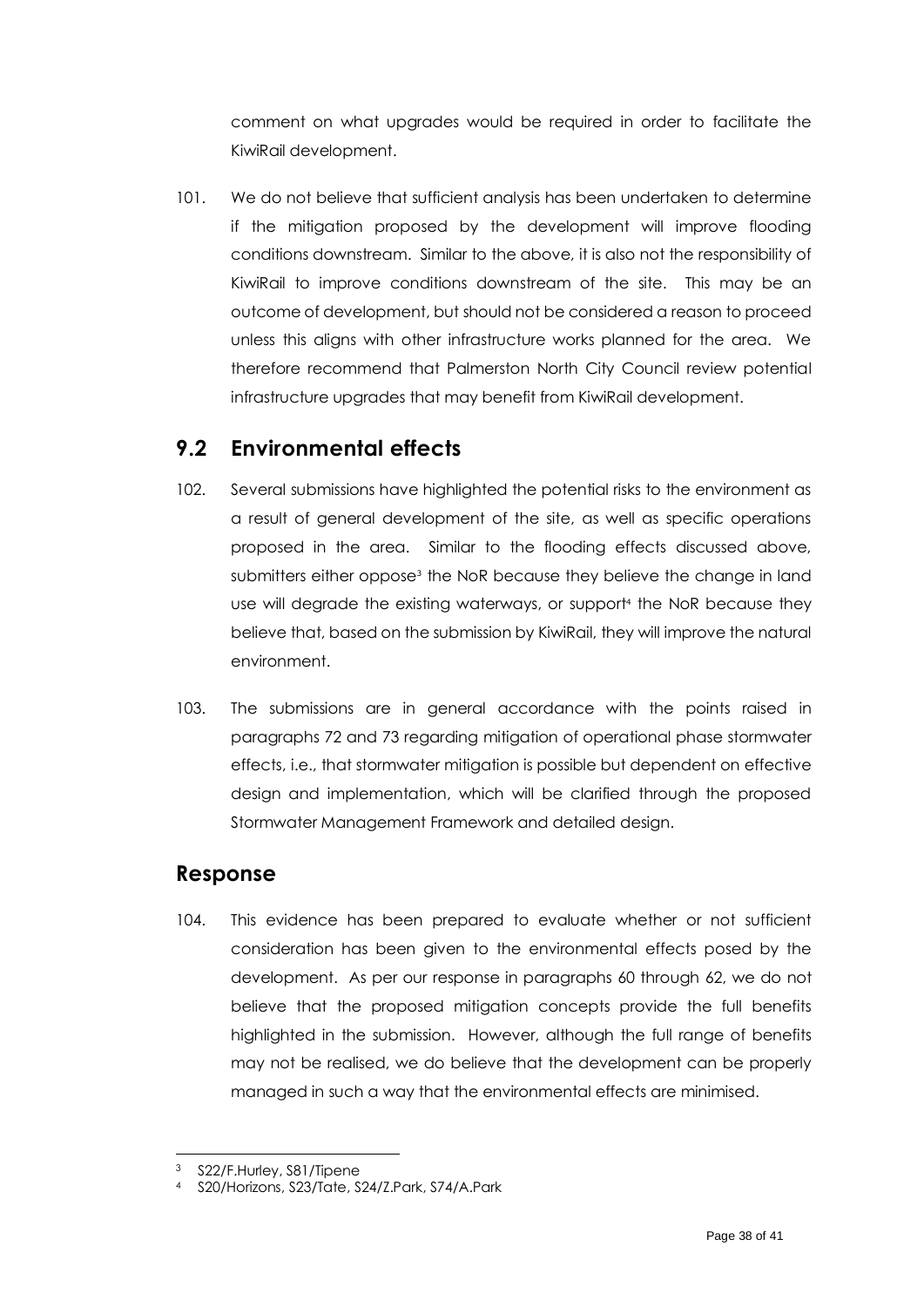#### <span id="page-38-0"></span>**9.3 Effects of hazardous substances**

105. Several submissions highlighted the risk posed by storage of hazardous chemicals onsite. Two submissions in particular (**S1/Watson** and **S72/O'Keeffe&Butts**) are relevant to stormwater in that runoff generated from the site could be contaminated prior to leaving the site. In addition to that, HAIL activities were also identified and could result in contaminated runoff during construction. **S72/O'Keeffe & Butts** explicitly mentions groundwater and the lack of assessment on the effect of contaminated runoff to the existing bores.

#### **Response**

- 106. This evidence has been prepared to evaluate whether or not sufficient consideration has been given to the environmental effects posed by the development, and extends to the effects of hazardous substances that may be contained on site. Although we agree that there is a gap in the assessment of effects relating to hazardous substances and their effect on the surrounding environment, we believe that mitigation measures do exist that can reduce the risk of impact on the receiving environment, particularly as it pertains to stormwater runoff generated on site, and that these measures will not materially affect the designation area.
- 107. Assessment of the effect of contaminated runoff on existing bores is outside of the scope of this report, and is recommended to be required at the resource consenting stage.

## <span id="page-38-1"></span>**10 Draft Requirement Conditions**

- 108. The requiring authority provided Draft Conditions for the NoR with their original submission, which were subsequently revised based on the s92 request submitted by the territorial authority, dated 15 February 2021. The suitability of the Draft Conditions to achieve the desired stormwater outcomes for the NoR are assessed in this section, and additional Conditions are recommended where necessary. The Draft Conditions that cover the topic of stormwater include items 33 through 40, as detailed in Appendix C of the requiring authority's submission.
- 109. Prior to submission of the s92 request by the territorial authority, the territorial authority met with the requiring authority's planning and technical team to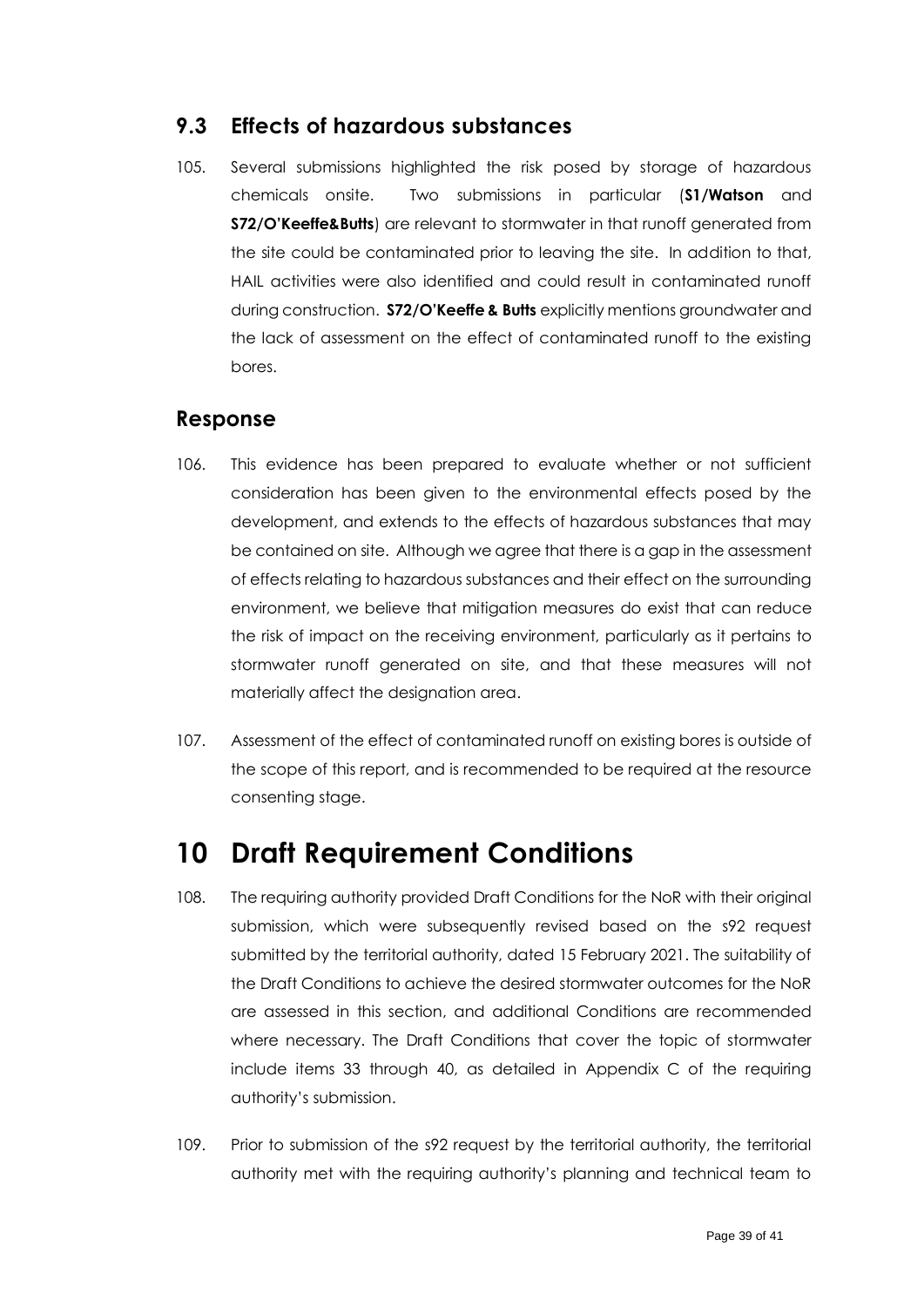discuss general stormwater requirements for the NoR (meeting date 25 June 2020 at PNCC office). The key requirement that was communicated to the requiring authority was the need for a detailed assessment to evaluate effects of development and mitigation required so as not to accelerate or worsen flooding or water quality issues to other properties. The outcome of this meeting was the content of Appendix A and B in Technical Report G Stormwater Flooding Assessment, as submitted with the NoR, outlining the assumptions, requirements, and indicative outline for a Stormwater Management Framework.

- 110. The Draft Conditions strays from the agreed approach outlined in Technical Report G, requiring a Stormwater Management Report and Stormwater Management and Monitoring Plan instead of the more detailed, comprehensive and relevant Stormwater Management Framework. The requiring authority clarifies in Attachment 6 of their s92 response that the Draft Conditions incorporate the elements of the Stormwater Management Framework that are relevant to the NoR specifically, while excluding other elements that are not directly relevant to the designation. For the purpose of clarity and consistency it is recommended that the requirements and content of the Stormwater Management Framework as described in Technical Report G be incorporated into the NoR Conditions in place of the current provisions.
- 111. With particular regard to potential decommissioning of the Freight Hub, it is recommended that the NoR conditions related to the Stormwater Management Framework include the requirement for a robust assessment to demonstrate the whole-of-life effects of the Freight Hub, in particular, how the risk of contaminated runoff can be mitigated should the site be decommissioned.
- 112. With particular regard for mitigation of downstream erosion effects, it is recommended that the NoR conditions related to the Stormwater Management Framework include the requirement for a robust erosion assessment to demonstrate the effectiveness of the proposed stormwater system in mitigating this effect. The assessment should address all phases of the Freight Hub, from construction to operation through to decommissioning.
- 113. With particular regard to stormwater attenuation and mitigation associated with the increase in stormwater quantity, it is recommended that the NoR